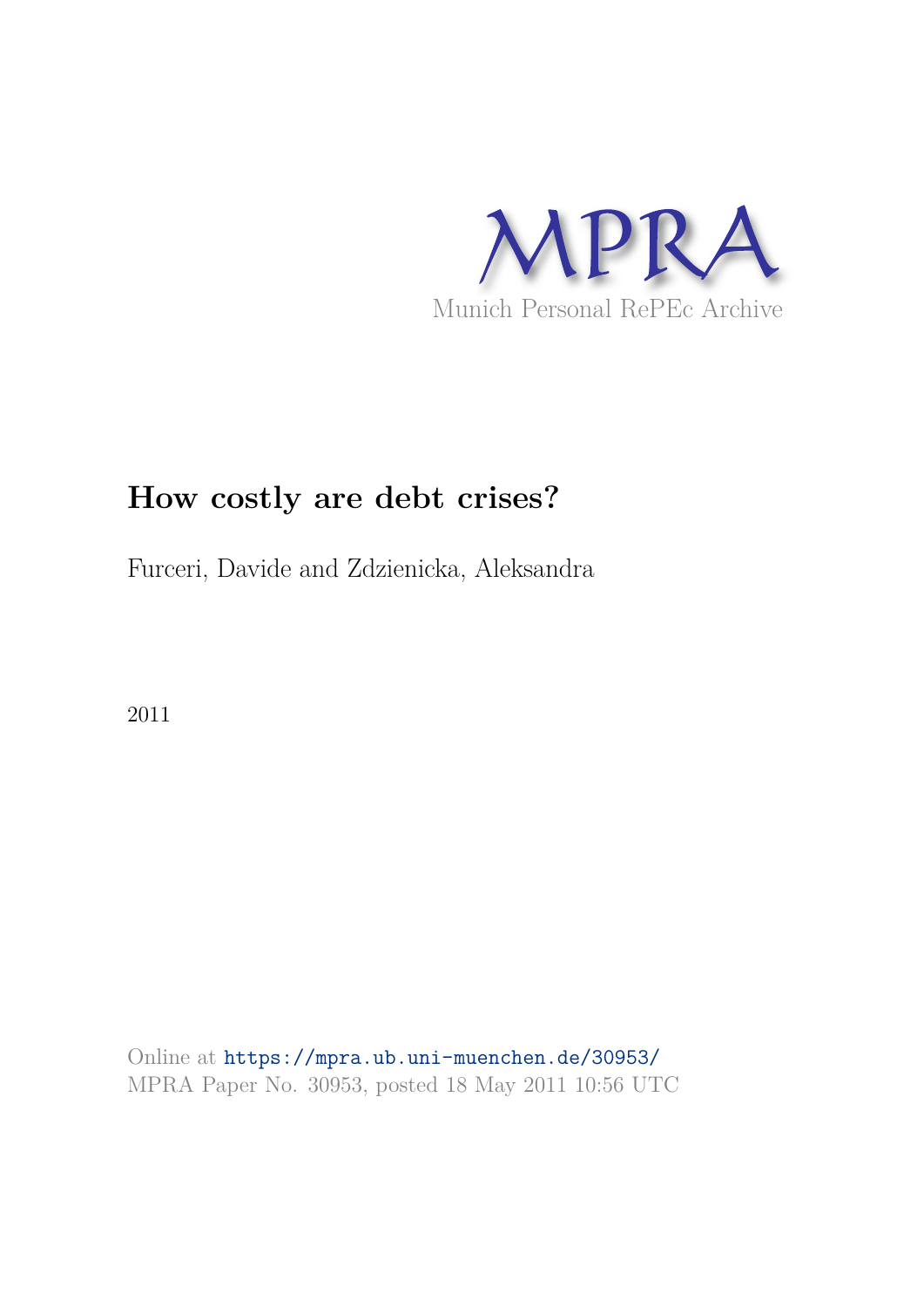## How Costly are Debt Crises?'

## **Davide Furceri**

*OECD* and *University of Palermo*<sup>*r*</sup>

## **Aleksandra Zdzienicka**

*CEPII* <sup>∞</sup>

#### **Abstract**

The aim of this paper is to assess the short and medium-term impact of debt crises on GDP. Using an unbalanced panel of 154 countries from 1970 to 2008, the paper shows that debt crises produce significant and long-lasting output losses, reducing output by about 10 percent after 8 years. The results also suggest that debt crises tend to be more detrimental than banking and currency crises. The significance of the results is robust to different specifications, identification and endogeneity checks, and datasets.

Keywords: Output Losses, Debt Crises, Sovereign Defaults.

JEL: G1, E6

 $\overline{a}$ 

<sup>•</sup> The authors would like to thank Oscar Bajo, Charles Calomiris, Luiz de Mello, Markus Jorra,Yngve Lind, Javier Perez, Jean-Luc Schneider, Athanasios Tagkalakis, Dave Turner, Paul Van Den Noord, Luke Willard and other participants to the OECD Economics Department Seminar, the XVIII Meeting of Public Economics and the 3rd EMG Conference for Emerging Markets Finance for useful comments and discussions. The views expressed in this paper are those of the authors and do not necessarily represent those of the OECD or its member countries.

<sup>&</sup>lt;sup>Y</sup> Mailing address: OECD, 2 rue André-Pascal, 75775 Paris CEDEX 16, Email: *davide.furceri@oecd.org*. furceri@economia.unipa.it

<sup>∞</sup> Mailing address: CEPII, 113 rue de Grenelle 75700 Paris SP07, Email: aleksansdra.zdzienicka@cepii.fr.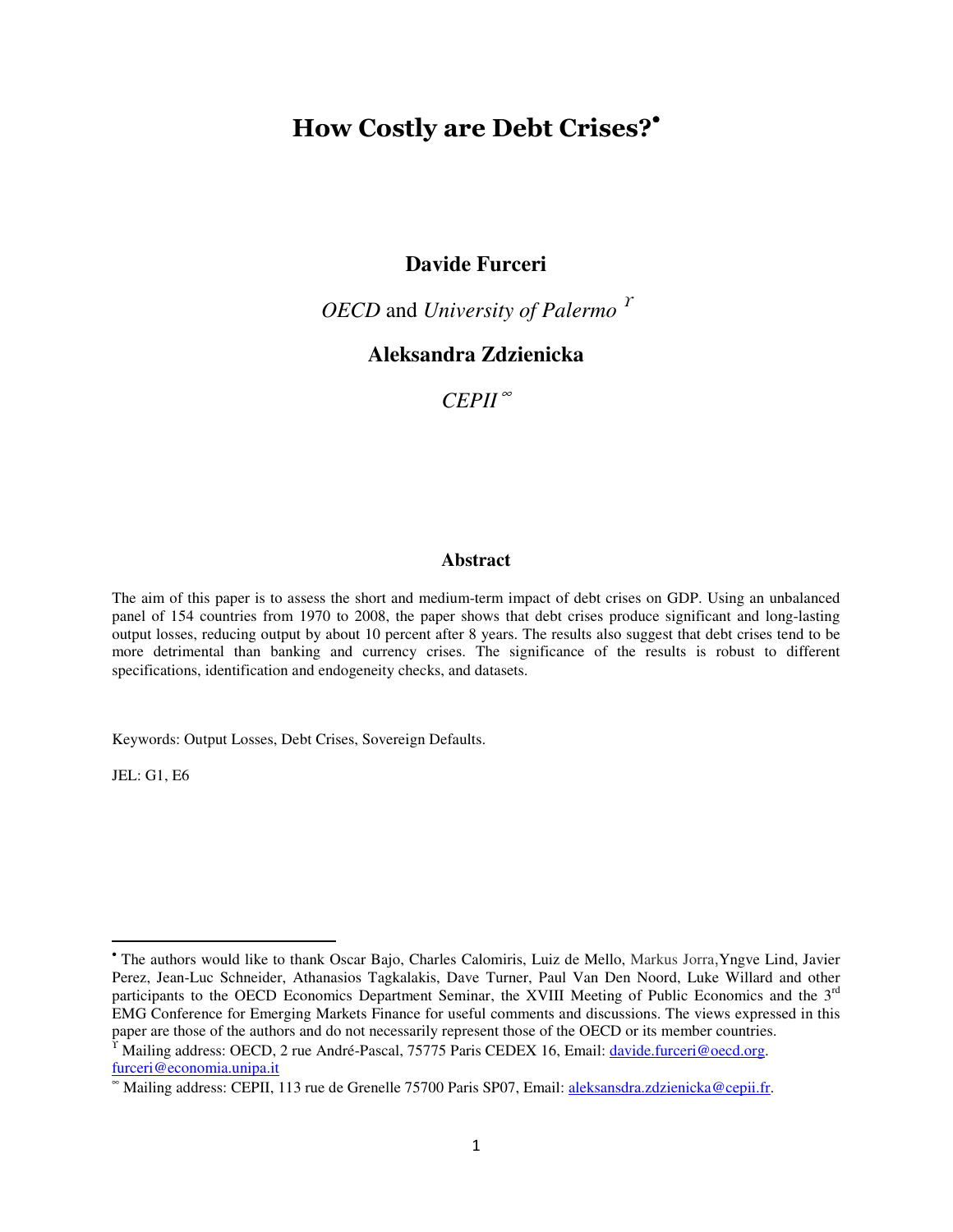#### **1. Introduction**

 The recent general increase in public debt levels and severe funding pressures facing by some European countries have brought once again discussions on the problems of sovereign debt. The discussions have mainly focused on the impact of banking crises and economic slowdown on public debt<sup>1</sup>, rather than the costs of debt crises. Although it is a common view that debt crises may be damaging and that large increase in public debt has frequently led to sovereign defaults, with negative effects on output only few studies have tested the effect of debt crises on output, and even less papers have focused on the timing of the recovery after debt crisis episodes.<sup>2</sup>

 The economic literature has identified three main channels through which sovereign debt crises affect output.<sup>3</sup> The first channel is through the exclusion from international capital markets. Sandleirs *et al*. (2004) show that after the occurrence of a sovereign default, countries were excluded from international capital markets for about four years on average. Similarly, Richmond and Dias (2008) find that exclusions to international capital markets after a sovereign default lasted on average 4 years (5.5 years for debt crisis episodes in the 1980s, 4.1 in the 1990s, and 2.5 in the 2000s). The second channel is through an increase in the cost of borrowing. For example, Borensztein and Panizza (2009) find that for 31 emerging market economies in the period 1997-2004, in the year after a sovereign default episode spreads increased by about 400

 $\overline{\phantom{0}}$ 

<sup>&</sup>lt;sup>1</sup> The OECD Economic Outlook (2010) projects that the increase in the gross debt-to-GDP ratio for OECD economies during the period 2007-2014 around 35 percentage points. Similar results are provided by IMF Fiscal Monitor (2010). Furceri and Zdzienicka (2010c) analyzing a panel of 154 countries from 1980 to 2006, show that severe banking crises are associated with a significant and long-lasting increase of about 37 percentage points of the government gross debt-to-GDP ratio. Reinhart and Rogoff (2009) estimate that in the three years after the occurrence of a banking crisis the real value of government debt rose on average by 86%.

<sup>2</sup> Cerra and Saxena (2008) Panizza *et al.,* (2009).

<sup>&</sup>lt;sup>3</sup> See Panizza *et al.* (2009) for a survey of the recent literature on sovereign debt defaults, its determinants and effects.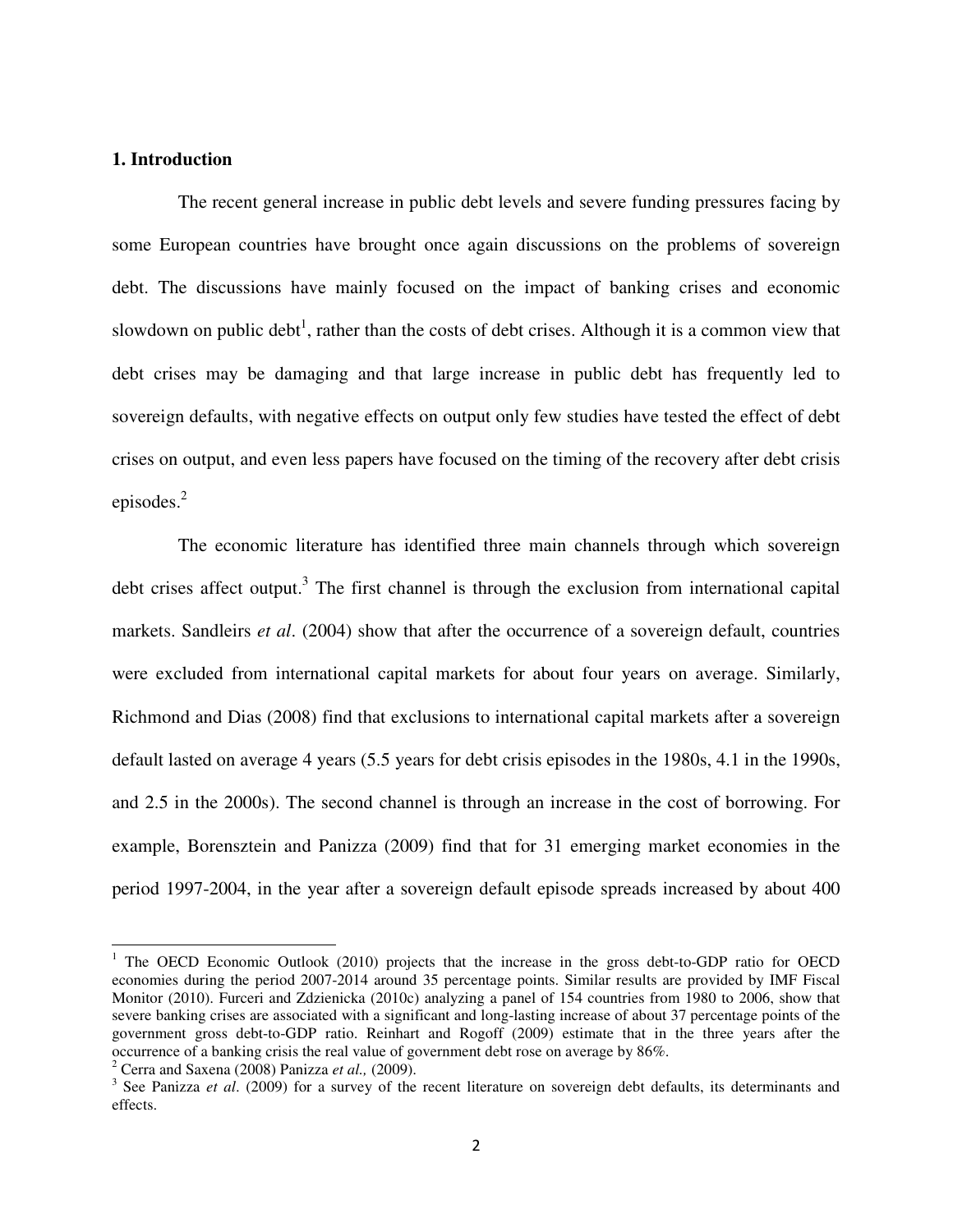basis points compared to tranquil times. The third channel is through international trade. Rose (2005) finds a significant reduction in bilateral trade of approximately 8 percent per year following the occurrence of a sovereign default.<sup>4</sup> In addition to these channels, debt crises can affect output indirectly by leading to banking and currency crises (De Paoli *et al*. 2009).

The results of the empirical literature on the relation between sovereign default and growth have in general confirmed that debt crises may lead to significant output contractions. Sturzenegger (2004), using cross-country and panel regressions finds that debt defaults are associated with a reduction in output growth of about 0.6-2.2 percentage points. De Paoli *et al.* (2009), comparing output growth five years before and after the occurrence of a debt crisis, find that debt crises are associated with output losses of at least 5 percent per year and last about ten years. In contrast, Levy-Yeyati and Panizza (2010) analyzing quarterly data for output growth find that growth recovers in the quarters immediately after the occurrence of a debt crisis.<sup>5</sup>

The results of these growth regressions, however, should be interpreted with some cautions since may suffer from two main biases. First, sovereign debt crises may be endogenous to output contractions. Indeed, many of episodes of debt defaults have occurred in period of strong output falls. Chiang and Coronado (2005) and Boreinsztein and Panizza (2010) attempt to address this issue by using a two–step approach, in which the probability of sovereign defaults is estimated in the first stage regression, and then used as a regressor in the second stage in the growth regression. However, this approach does not fully address endogeneity problems given the impossibility to find strongly exogenous instruments for debt crises. In addition, the results of

 $\overline{a}$ 

<sup>&</sup>lt;sup>4</sup> Sovereign default can also affect economic output thought domestic channels such as a reduction in consumption and investment or fall in total factor productivity.

 $<sup>5</sup>$  The authors argue that a more persistent impact of sovereign default found using annual data is likely to be driven</sup> by the anticipation of defaults. Panizza *et al*. (2009) comparing the impact of anticipated and non-anticipates defaults on output find no significant differences between two types of crises.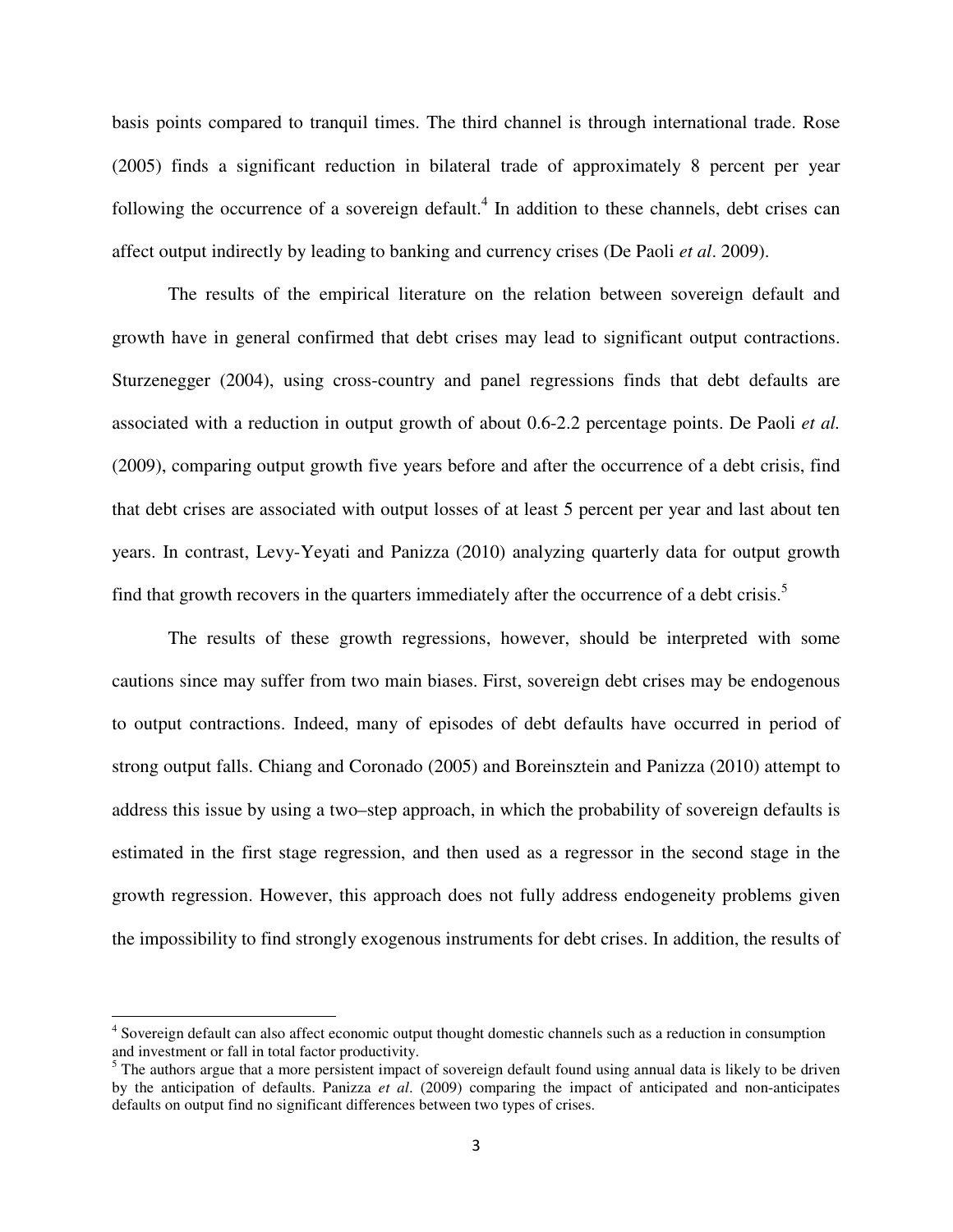the second stage regression may be very sensitive to the particular model used to estimate debt crises probabilities.

 The second form of bias comes from the *indistinguishable* connection that exists between currency, banking and debt crises. This is particularly the case for emerging economies that have been frequently hit by the simultaneous occurrence of banking, currency, and debt crises. The simultaneous occurrence of these types of financial crises is often attributed to the socalled "original sin" syndrome (Eichengreen *et al*., 2003), occurring when most of the private and public debt is short-term denominated in foreign currency. Following large domestic exchange rate depreciations associated with currency crises, public debt (when mostly foreign denominated) can increase considerably and lead to defaults. Reinhart and Rogoff (2010a,b) suggest the following causality: private sector defaults precede banking sector crises that coincide or precede public debt defaults. At the same, the opposite may also occur: public debt defaults may lead to banking crises when banks are the main holders of government debt. Banking and debt crises could also lead to currency crises. For instance, *third generation* crises theory (Krugman, 1999) underlines the role of maturity mismatches and currency disequilibria in private (mostly banking sector) balance sheets as the main reason for the onset of currency crises.

 This paper tries to address these issues. In particular, its contribution to the existing literature is fourfold:

- It analyzes the impact of debt crises on output both in the short and in the mediumterm.
- It attempts to address endogeneity and reverse causality by using two approaches. The first, in line with the most recent empirical literature that analyzes the determinants of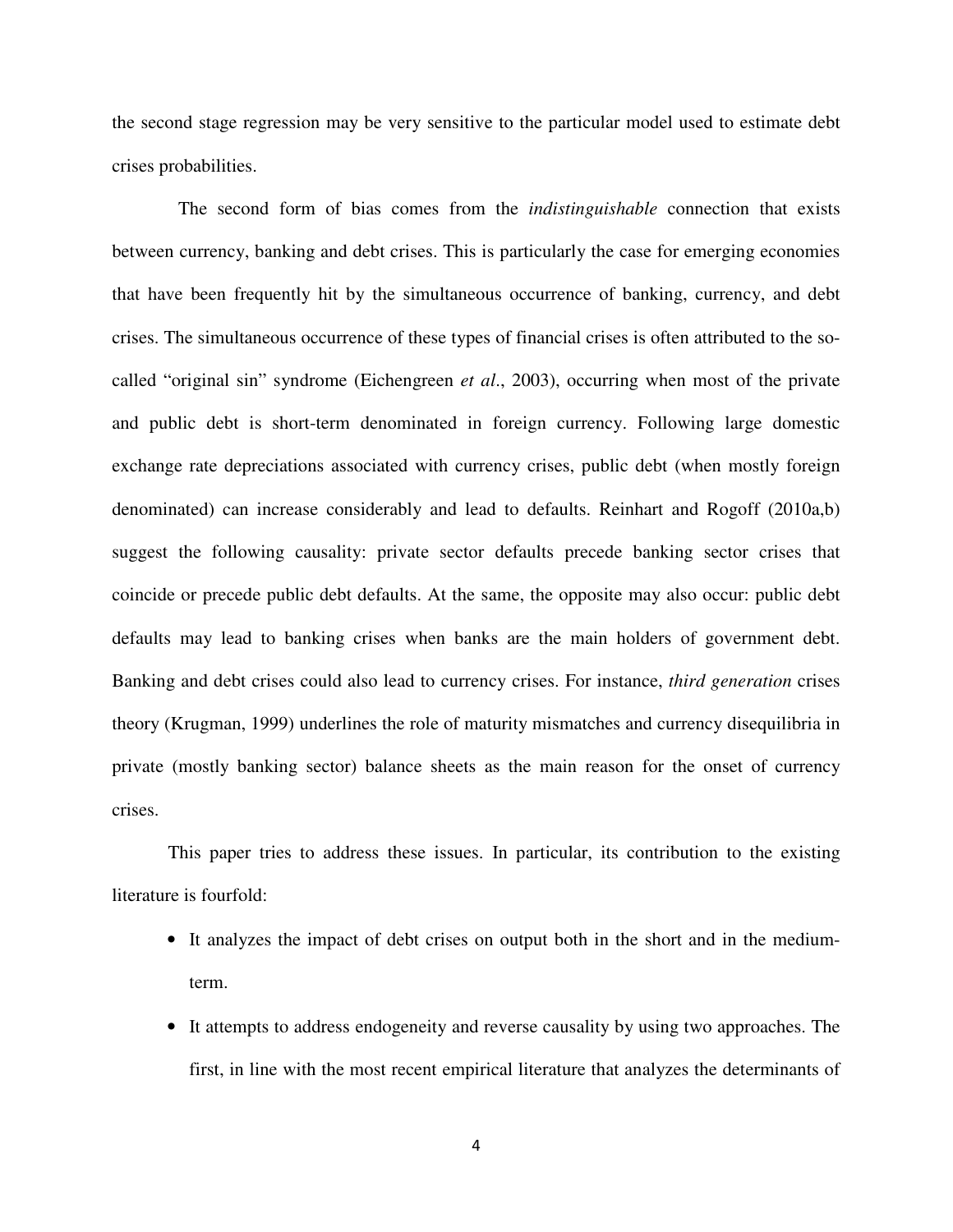growth in a panel framework, consists of using a two-step GMM-system estimator. The second approach consists of estimating the impact of debt crises on growth using the two-step GMM *only* for those debt crises episodes that occurred in periods when contemporaneous output did not fall.

- It tries to isolate the impact of debt crises from the effect of banking and currency crises using two different estimation strategies. The first approach consists of estimating the effect of debt crises on output *together* with the effect of currency and banking crises. In this way, it is possible to quantify the *marginal* contribution of each crisis to output. In the second strategy, the effect of debt crises on output is estimated *only* for those episodes for which neither a banking nor a currency crisis occurred in the 2 years before, during, or after the onset of a debt crisis.
- To check for the robustness of our results, it uses several datasets of starting dates for debt crises episodes.

The estimates based on an unbalanced panel of 154 countries from 1970 to 2008 suggest that debt crises are very costly to output both in the short and in the medium-term. In the shortterm, the results suggest that debt crises reduce contemporaneous output growth by 6 percentage points. The results are robust to different specifications, and to different robustness checks to control for endogeneity and identification of debt crises (vs. banking and currency crises). In particular, focusing on those debt crisis episodes characterized by a contemporaneous nonnegative growth, the analysis suggests that debt crises reduce output growth by about 6-10 percentage points. Similarly, focusing on debt crisis episodes for which neither a banking nor a currency crisis occurred in the two 2 years before, during, or after the onset of a debt crisis, the results confirm that debt crises significantly and negatively affect contemporaneous output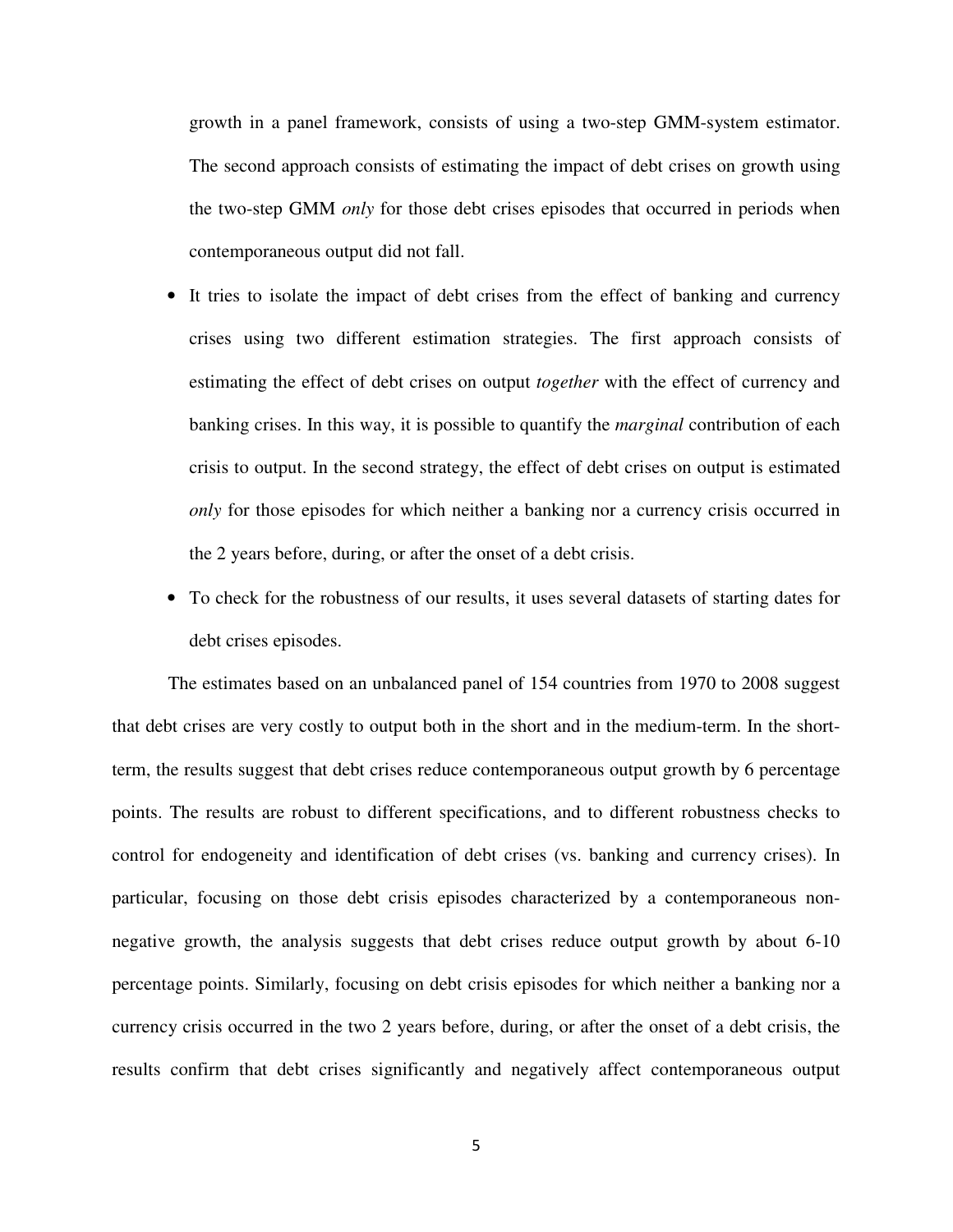growth, with a magnitude of the effect of about 8 percentage points. The results are also robust to alternative datasets with a magnitude of the effect ranging from 5 to 10 percentage points.

Debt crises are also associated with significant output losses over the medium-term: 8 years after the occurrence of a debt crisis, output contracts by about 10 percent. The statistically significance of the result is robust to the estimation procedures used (local projections and ARDL) and to different specifications.

Finally, the paper presents empirical evidence that output growth is reduced not only by the occurrence of a debt crisis, but also -although to a lesser extent- when public (total and foreign) debt exceeds a particular threshold.

 The rest of the paper is organized as follows. Section 2 describes the data and the identification of debt crises episodes. Section 3 presents the empirical methodology used to assess the short and medium-term effects of debt crises on output, and the results. Section 4 summarizes the main results and concludes with some issues for future research.

#### **2. Data**

 $\overline{\phantom{0}}$ 

To identify debt crises episodes the paper relies on several datasets (Table 1):

• The first dataset is the one constructed by Laeven and Valencia (2008) who list the starting date of debt crisis episodes as a compilation of years of sovereign defaults to private lending and years of debt rescheduling. The authors rely on information from Beim and Calomiris (2001), World Bank (2002), Sturzenegger and Zettelmeyer (2006), and IMF Staff reports.<sup>6</sup> Overall the authors identify 63 crises episodes, which mainly occurred in the 1980s: 7

<sup>6</sup> The Work Bank *Global Development Finance* Report (2002) provides a list of 26 countries for which debtrestructuring agreements with their commercial creditors were completed in 2001. Beim and Calomiris (2001) provide the date of debt defaults for several emerging economies during the period 1970-2000. Sturzenegger and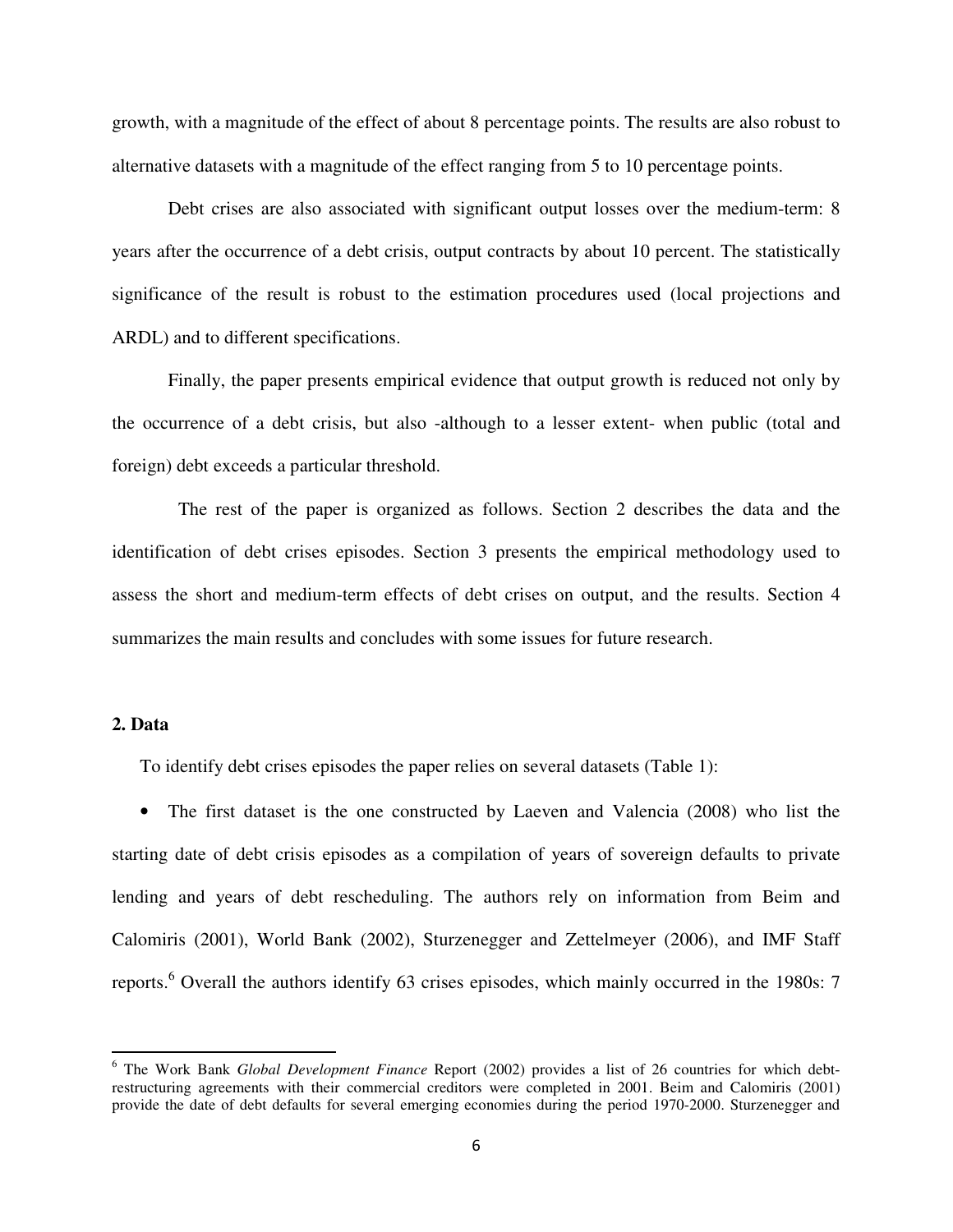episodes occurred in the period 1970-1979, 41 between 1980 and 1989, 7 in the period 1990- 1999, and 8 after 1999.

• The second set of banking crises episodes is the one collected by De Paoli *et al*. (2006). The authors identify 39 episodes of sovereign default over the period 1970-2000 when the arrears on principal on external obligations towards private creditors reach at least 15 percent of total commercial debt outstanding and/or there is a rescheduling with private creditors as listed in the World Bank's *Global Development Finance.*

• An alternative dataset of debt crises episodes is the one constructed by Reinhart *et al*. (2003). The authors identify 31 debt crises episodes over the period 1970-2001 using the dates reported in Beim and Calomiris (2001) on defaults and restructurings, and Standard and Poor's *Credit Week* information.

• A fourth dataset is Detragiache and Spillimbergo (2000) which covers 54 episodes of debt crises. Defaults are identified when arrears of principal on interest on external obligations towards commercial creditors exceed 5 percent of total commercial debt outstanding (excluding the episodes that occur within four years of the previous defaults) and/or there is a rescheduling with private creditors as listed in the World Bank's *Global Development Finance*.

• Finally, the last dataset considered in the analysis is Levy-Yeyati and Panizza (2010). The authors identify 20 default episodes over the period 1980-2003 (excluding the episodes that occur within three years of the previous defaults). Episodes are classified as beginning years of foreign currency bank or bond debt default, using information reported in Standard and Poor's *Credit Week,* World Bank's *Global Development Finance* and the financial press.

 $\overline{a}$ 

Zettelmeyer (2006) list selected government defaults and restructurings of private held bonds and loans over the period 1920-2004.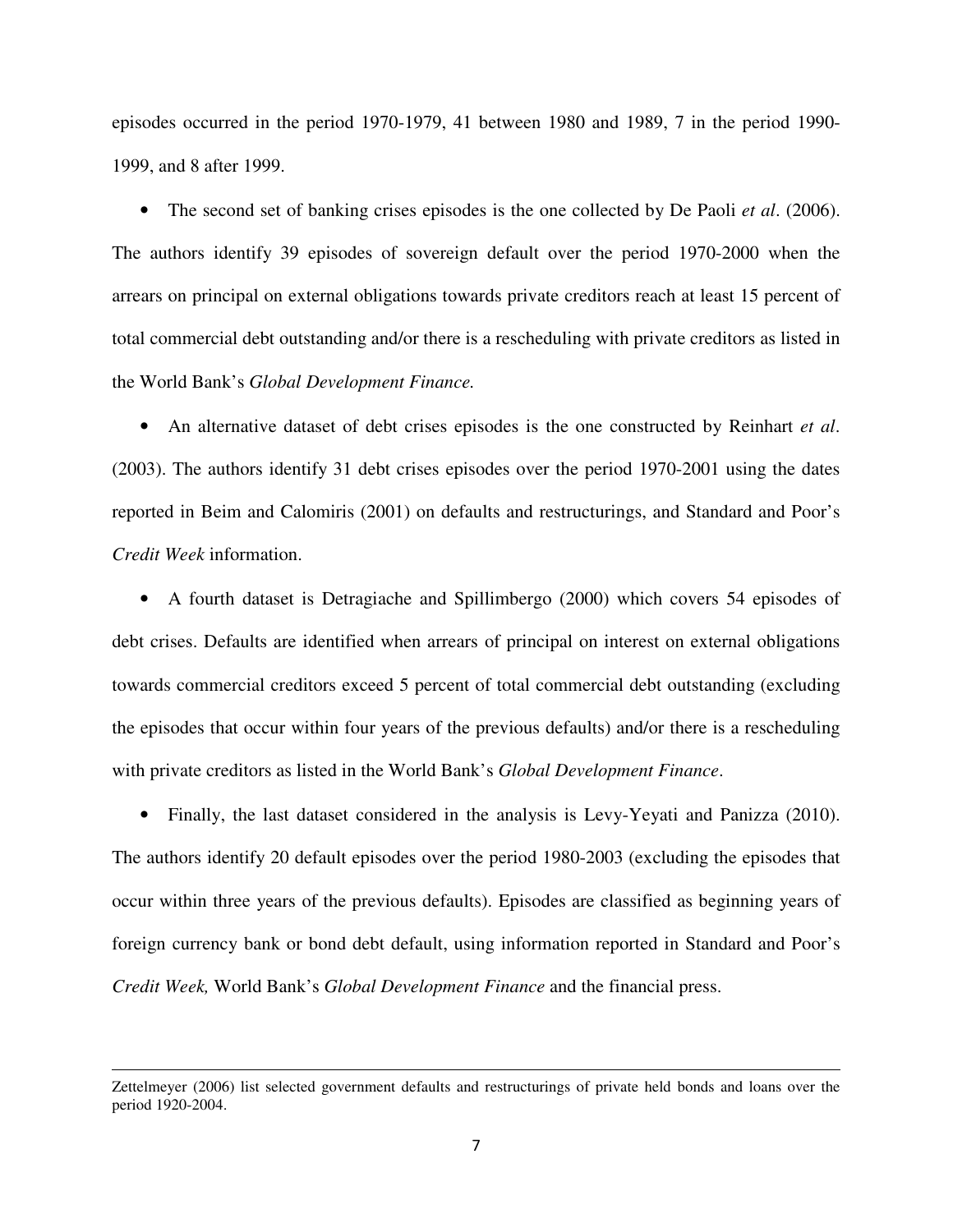Table 2 presents descriptive statistics for total and foreign public debt (as share of GDP), and GDP growth in relation to the debt crises episodes identified in the datasets described above. Looking at the table, it is immediately evident that starting dates of debt crises are associated with periods of negative growth and relative high domestic and foreign public debt. In particular, focusing on the first row of the table (for which more episodes and more observations for public debt are available) debt crises generally occur when the gross public debt-to-GDP ratio is higher than 80 percentage points, the public foreign gross debt-to-GDP ratio is above 55 percentage points, and GDP growth is about - 2 percent.

Data for banking and currency crises episodes are taken from Laeven and Valencia (2008). The authors determine the starting dates of banking crises combining quantitative indicators measuring banking sector distress, such as a sharp increase in non-performing loans and bank runs, with a subjective assessment of the situation. In particular, the database extends and builds on Caprio *et al*. (2005) banking crises database and covers the universe of systemic banking crises for the period 1970-2007. Currency crises episodes are identified when a currency have a nominal depreciation of 10 percent in one year, and 30 percent overall (Frankel and Rose, 1996). Data for real GDP are taken from the World Bank Economic Indicators. Data for public (domestic and foreign<sup>7</sup>) debt are taken from Panizza (2008).

#### **3. Empirical Analysis**

l

This section analyzes the impact of debt crises on short-term growth. The first part of the section assesses the short-term effect of debt crises controlling for reversal causality, identification of debt crises (vs. banking and currency crises) and providing several robustness

<sup>&</sup>lt;sup>7</sup> Foreign debt is defined as public debt issued in foreign countries and under the jurisdiction of a foreign court.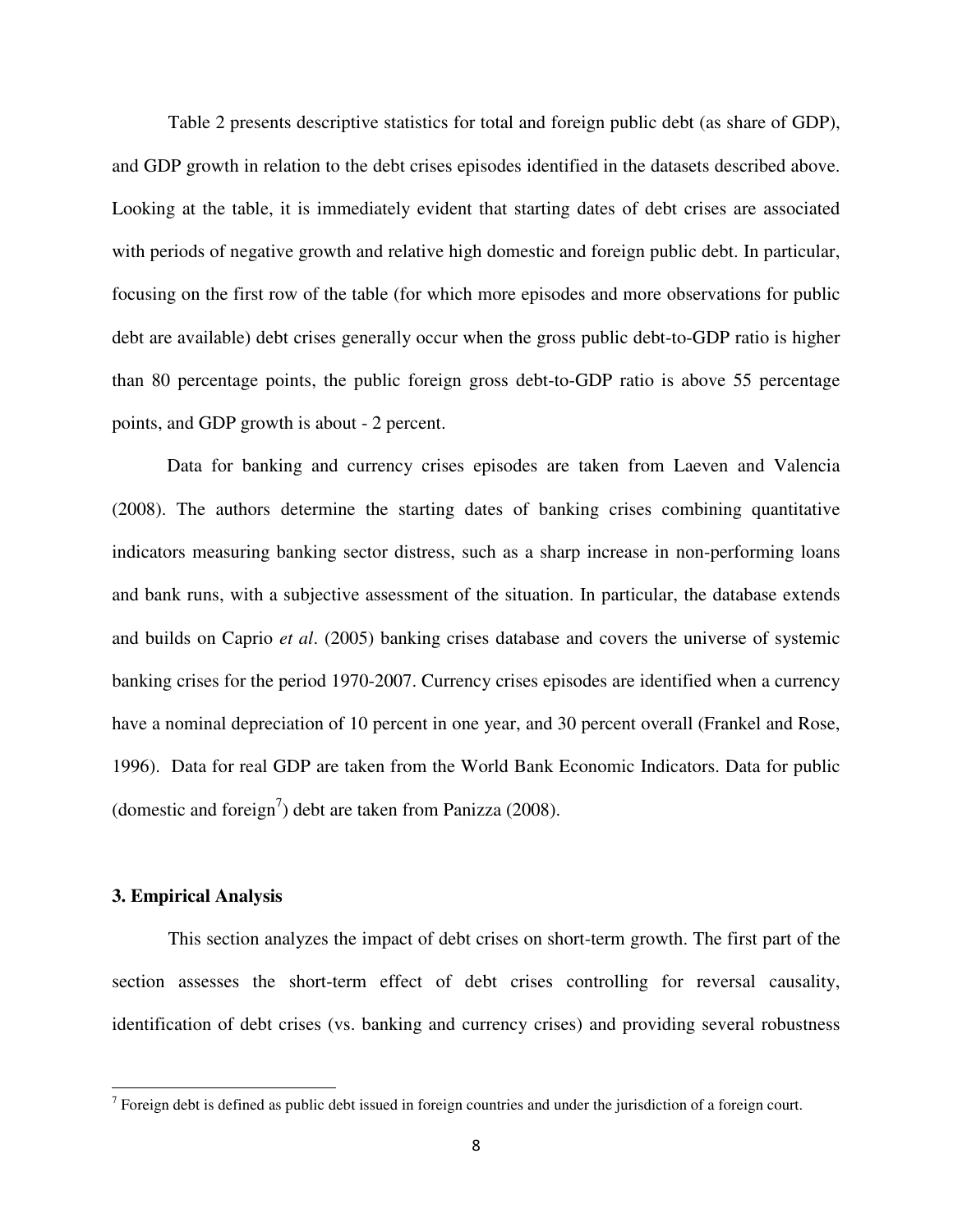checks. Additionally, it investigates the impact of the (total and foreign) public debt-to-GDP ratio on output and existence of debt thresholds. The second part of the section extends the analysis to the medium-term, analyzing the response of output up to 8 years after the occurrence of a debt crisis.

#### **3.1 Short-term**

Following previous studies in the literature on the short-term effects of banking and/or currency crises on output, the methodological approach used in the paper consists of estimating contemporaneous output growth against a dummy variable that takes value equal to 1 for the occurrence of a crisis and 0 otherwise, and a set of variables influencing short-term growth. In particular, the formal specification of the empirical model used for the short-term analysis is as follows:

$$
y_{i,t} - y_{i,t-1} = \alpha_i + \beta D_{i,t}^D + \delta' X_{it} + \varepsilon_{i,t}
$$
 (1)

where  $y_{i,t}$  is the log of real GDP for country *i* at time *t* and zero otherwise,  $D_{i,t}^D$  is a dummy variable that takes the value equal to 1 if a debt crisis occurred in country *i* at time *t* and 0 otherwise,  $\alpha_i$  are country-specific effects included to account for different growth trends among countries,  $X_{it}$  is a set of variables influencing growth in the short-term, and  $\beta$  represents the *marginal* effect of the occurrence of a debt crisis on growth. The empirical literature on growth has suggested numerous variables as possible determinants of growth (see, for example, Levine and Renelt, 1992; Sala-i-Martin 1997, Sala-i-Martin *et al*. 2004). However, some of these variables are likely to influence growth only over the medium–term, and are not available on a yearly basis (e.g., human capital) over a long time span and for a large set of countries. Therefore to keep the specification parsimonious, the variables included in the vector  $X_{it}$  have been restricted to: trade openness (defined as the share of total exports and imports in GDP),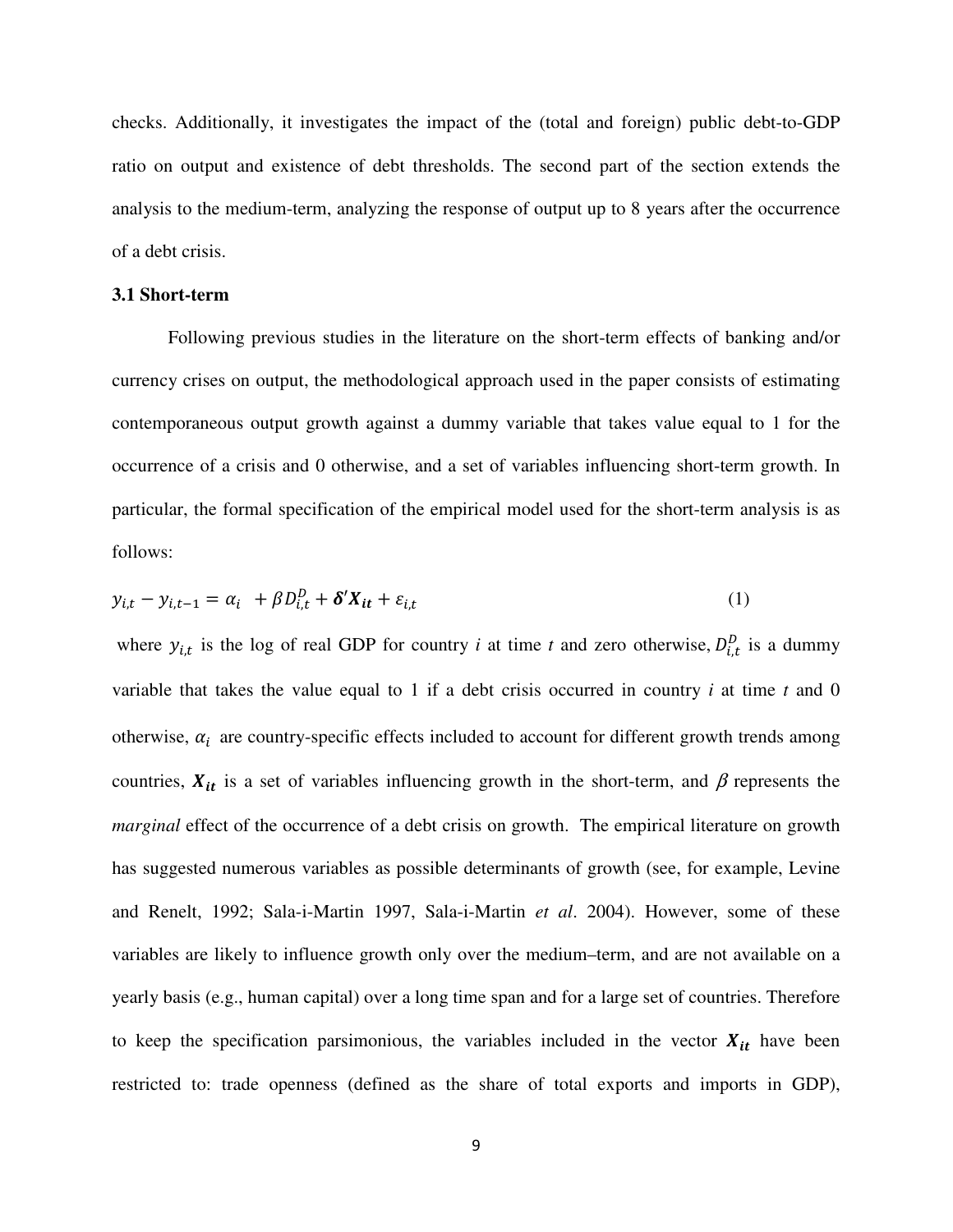population growth, (private) credit growth, real exchange rate growth and the initial (lagged) level of GDP. In addition, given that the main concern is to introduce relevant control variables into the regression so that the estimated impact of a debt crisis on output is not biased due to the omission of variables, two lags of real GDP growth have been included.

 To address endogeneity due to the presence of the lagged dependent variable among regressors and to reverse causality from growth to the occurrence of debt crises, Equation 1 has been estimated using the two-step GMM-system estimator.<sup>8</sup>

The results obtained estimating Equation 1 (column I, Table 3) suggest that debt crises significantly reduce contemporaneous output growth by about 6 percentage points. The significance of the results is robust across the different specifications with an estimated impact that ranges from about 5 to 6 percentage points (column II-VII, Table 3).

The controls variables that have a positive and (most of the time) statistically significant effect are trade openness, population growth, credit growth and the first lag of real GDP growth. Consistency of the two-step GMM estimates has been checked by using the Hansen and the Arellano-Bond tests. The Hansen J-test of over-identifying restrictions, which tests the overall validity of the instruments by analyzing the sample analog of the moment conditions used in the estimation process, cannot reject the null hypothesis that full set of orthogonality conditions are valid (across the different specifications the p-value ranges from 0.3 to 1). The Arellano–Bond test for autocorrelation cannot reject the null hypothesis of no second-order serial correlation in

 $\overline{a}$ 

<sup>&</sup>lt;sup>8</sup> The two-step GMM-system estimates (with Windmeijer standard errors) are computed using the xtabond2 Stata command developed by Roodman (2009). Openness, lagged real exchange rate growth, lagged real credit growth, lagged credit growth and lagged debt crises are as predetermined, other control variables are considered as endogenous (instrumented using up to 3 lags). The significance of the results is robust to different choices of instruments and predetermined variables.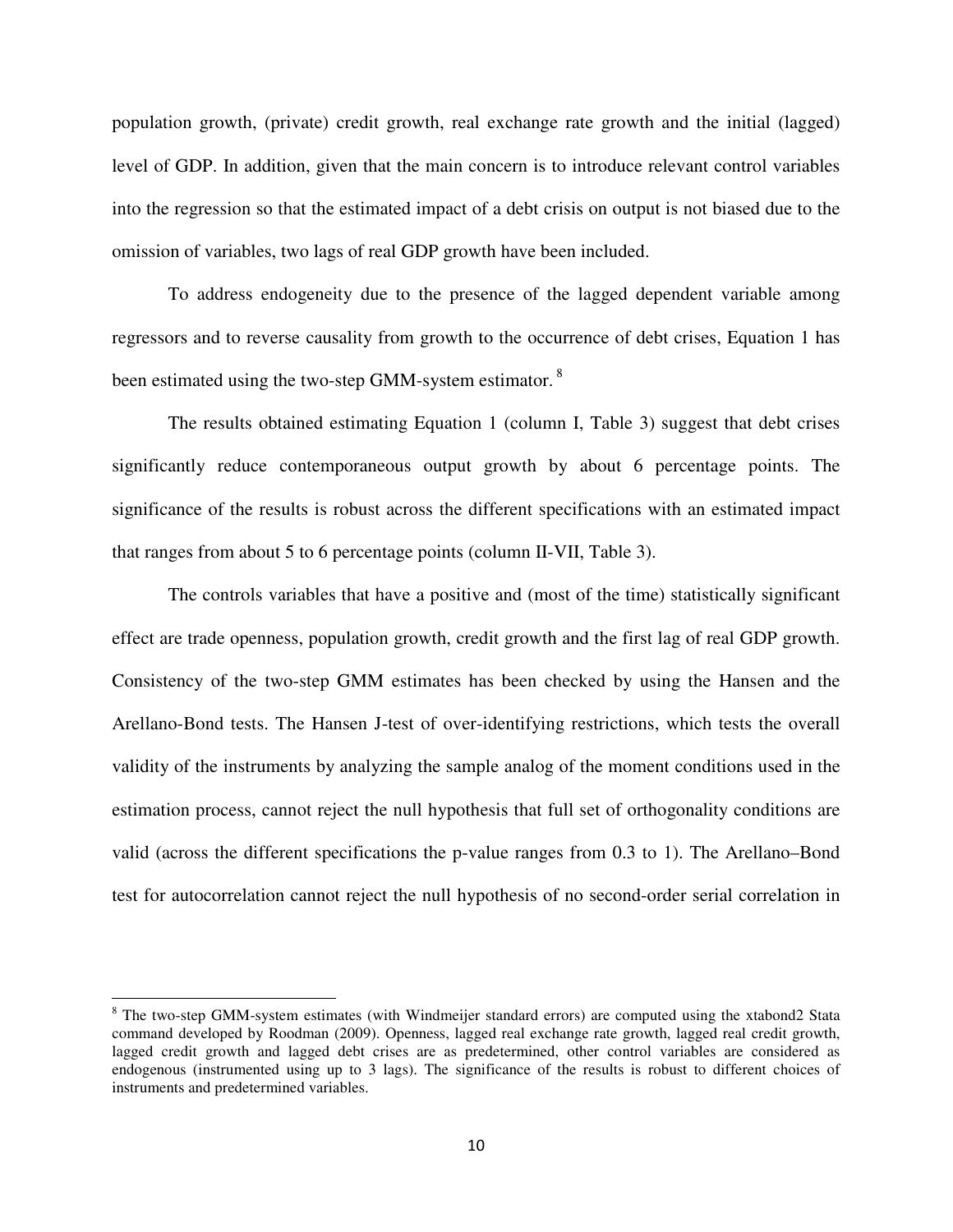the first-differenced error terms (across the different specifications the p-value ranges from 0.2 to 1).

Although these tests confirm the consistency of the GMM estimates, reverse causality from growth to debt crises may be still an issue, since as shown in Table 2 debt crises tend to occur in periods of negative growth, and because of the impossibility to find strongly exogenous instruments for debt crises. To address this issue and to check the robustness of the results, Equation 1 has been re-estimated excluding those debt crises episodes that occurred in periods when contemporaneous output has fallen after a period of positive growth ( $growth<sub>t</sub> < 0$ ,  $growth<sub>t-1</sub>$ ) >0 ). Two different specifications are estimated. In the first specification all observations are considered. In the second one, the observations characterized by contemporaneous negative growth and the occurrence of a debt crisis are dropped. The results obtained for both specifications confirm that debt crises have a statistically significant and negative impact on contemporaneous output growth (column VIII and IX, Table 3). $^{9}$ 

To check for the robustness of the results, another approach to address reverse causality from growth to debt crises, somewhat similar to the GMM approach, has been also carried out. Following Chiang and Coronado (2005) and Boreinsztein and Panizza (2009), the approach consists of estimating the probability of default using various predictors of debt crises, and then using the predicted probability of default as a regressor in the growth regression. The results obtained with this approach, not reported, confirm that debt crises have a significant and negative effect on contemporaneous output growth. The magnitude of the effect, however, is very sensible

l

 $9$  The probability of default is estimated using a Logit model and considering as explanatory variables: i) the debt-to-GDP ratio; ii) banking crisis dummy; iii) currency crisis dummy; iv) contemporaneous and lagged growth; v) the ratio of foreign reserve-to-GDP; vi) the ratio of short-term debt-to-GDP ; vii) openness; ix) exchange rate volatility and) inflation. The full set of results is available upon request.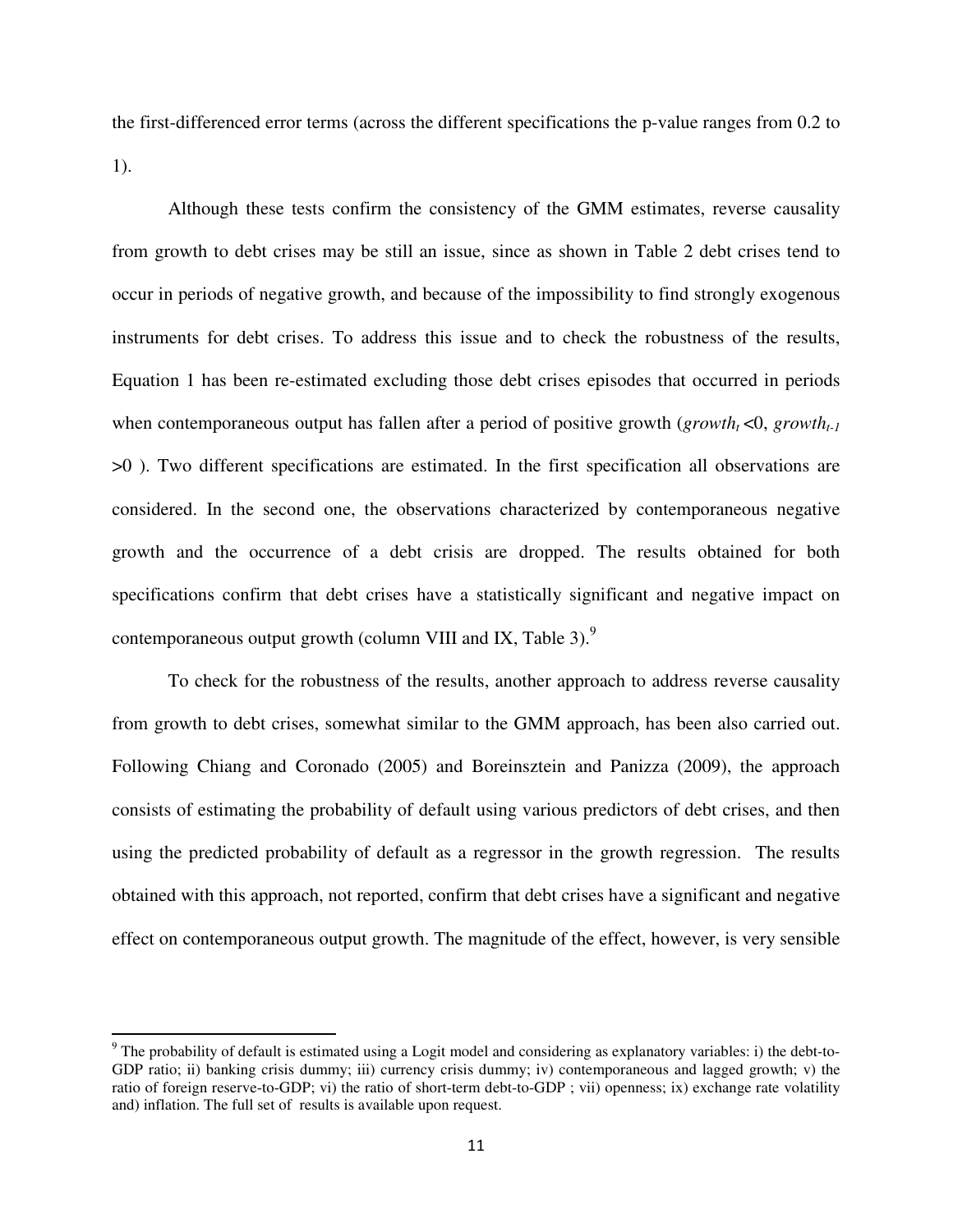to the choice of specification used to estimate default probabilities, with point estimates that range from 1 to 25 percentage points.

Finally, as additional robustness check, Equation (1) has been re-estimated using the alternative datasets described in Section 2. The results reported in Table 4 provide robust empirical evidence that debt crises have a significant and negative effect on contemporaneous output. The magnitude of the point estimates varies across datasets, ranging from 5 to 10 percentage points. Since these datasets mainly differ for the composition of the countries for which a debt crisis is attributed, rather than the dating of the crisis itself, it is likely that the different estimates simply reflect the heterogeneous response of countries to the debt crises and the different severity of the crises. However, these differences are not statistically significant.

#### **3.1.1. Debt vs. Currency and Banking Crises**

The close connection between currency, banking and debt crises, makes it particularly difficult to isolate the impact of debt crises on the real output. For example, as pointed out by Reinhart and Rogoff (2010b) it is possible that a banking (and/or currency) crisis may trigger a debt crisis, in which case the estimated effect of debt crises on contemporaneous output growth could be just interpreted as the lagged effect of banking (or currency) crises episodes. To address this issue two different approaches have been carried out.

The first approach consists of estimating the effect of debt crises on output together with the effect of currency and banking crises. In this way, it is possible to quantify the *marginal* contribution of each crisis to output. To this purpose the following specification is estimated:

$$
y_{i,t} - y_{i,t-1} = \alpha_i + \delta^{\prime X_{it}} + \beta_1 D_{i,t}^D + \beta_2 D_{i,t}^C + \beta_3 D_{i,t}^B + \theta_1 D_{i,t}^D D_{i,t}^C + \theta_2 D_{i,t}^D D_{i,t}^B +
$$
  
+ 
$$
\theta_3 D_{i,t}^C D_{i,t}^B + \theta D_{i,t}^D D_{i,t}^C D_{i,t}^B + \varepsilon_{i,t}
$$
 (2)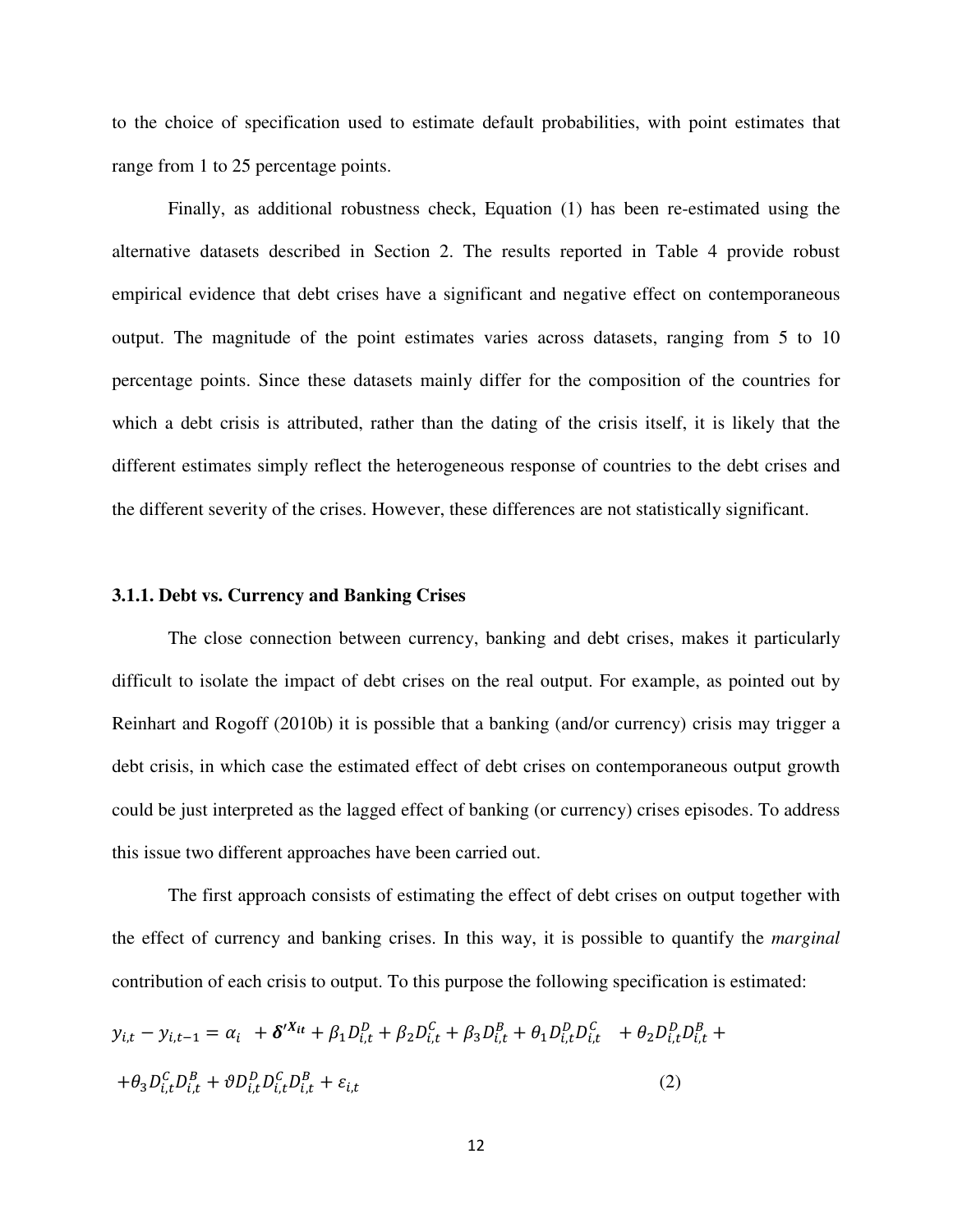where  $D_{i,t}^c$  ( $D_{i,t}^B$ ) is a dummy variable that takes the value equal to 1 if a currency (banking) crisis occurred in country *i* at time *t*, and zero otherwise. The (full) empirical specification includes three types of twin crises: debt-currency  $(D_{i,t}^D D_{i,t}^C)$ , debt-banking  $(D_{i,t}^D D_{i,t}^B)$ , and currency-banking  $(D_{i,t}^C D_{i,t}^B)$ . Similarly to Hutchinson and Noy (2005), twin crises are defined as those crises in which the onset of a given crisis occurs 2 years before, during, or after the onset of another type of crises. Finally, Equation (3) also includes *triple* debt-currency-banking crises  $(D_{i,t}^D D_{i,t}^C D_{i,t}^B)$ . Analogously to the definition of twin crises, triple crises are defined as those crises in which the onset of a given crisis occurs 2 years before, during, or after the onset of the other two types of crises. The coefficients  $\beta_1$ ,  $\beta_2$ ,  $\beta_3$ ,  $\theta_1$ ,  $\theta_2$ ,  $\theta_3$  and  $\vartheta$  represent the *marginal* effect of debt, currency, banking, twin and triple crises on output growth. Thus, if the  $\theta_s(\vartheta)$  coefficients are found to be negative and statistically significant it implies that the occurrence of a twin (triple) crisis has an additional negative impact on output growth above and beyond the combined effect of the two (three) types of crises. The results obtained estimating Equation 3 (Table 5) confirm that debt crises significantly reduce output growth with an estimated impact that ranges across the different specifications from 5 to 8 percentage points (column I-IV). More interestingly, looking at the full specification the effect of debt crises seems to be more detrimental than the effect of currency or banking crises. Among the twin and the triple crises dummy, only the twin bankingcurrency crisis has a negative and statistically significant effect. The results are qualitatively robust to different year windows (1 year and 3 years).

The second approach consists of estimating the effect of debt crises on output together with the effect of currency and banking crises but *only* for those episodes for which neither a banking nor a currency crisis occurred in the 2 years before, during, or after the onset of a debt crisis. By doing this, the number of debt crises episodes is reduced to 20. The results obtained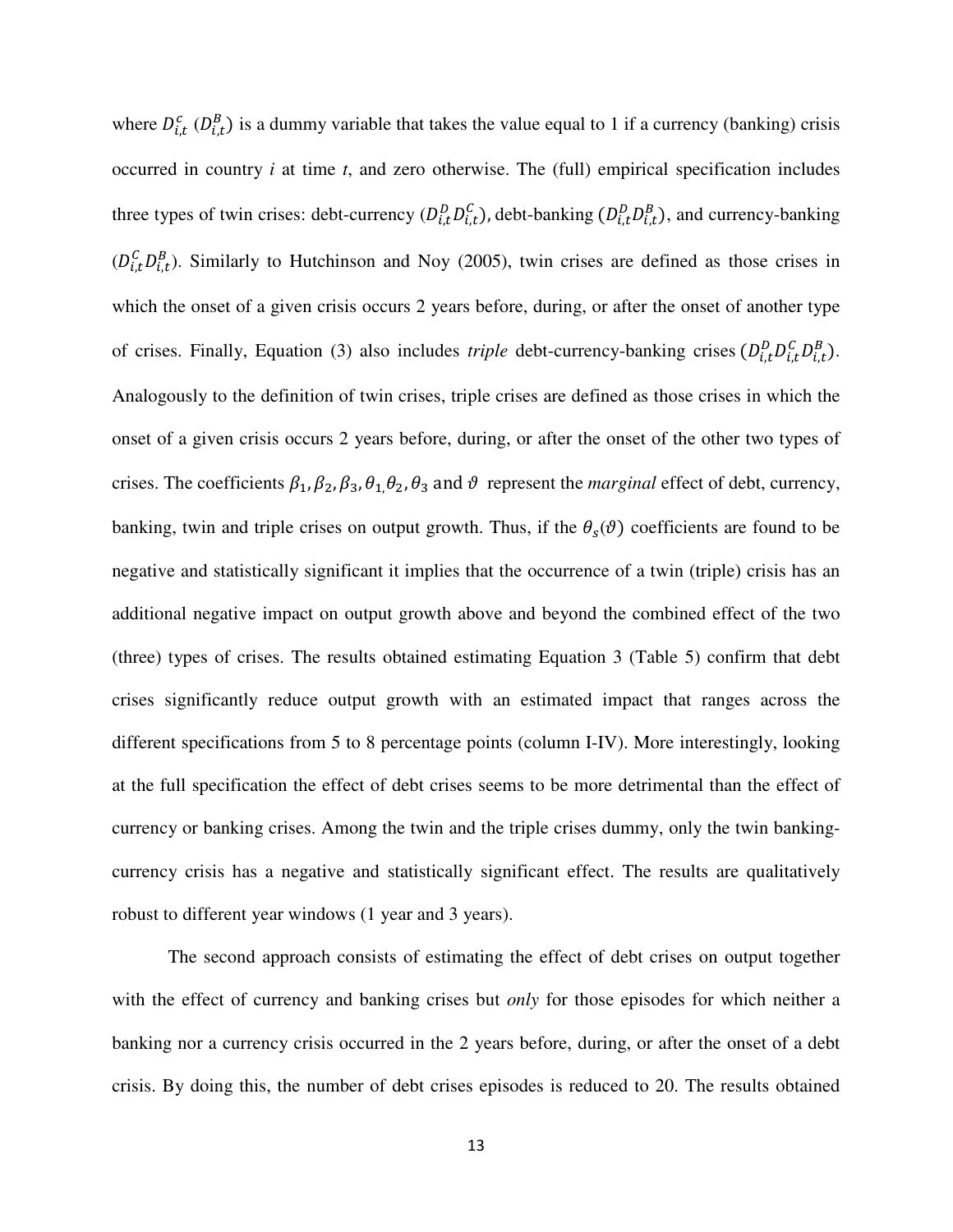with this approach confirm that debt crises significantly reduce output growth (column V of Table 4). In particular, the occurrence of a debt crisis, neither preceded nor followed by a banking and/or a currency crisis, is found to reduce contemporaneous output growth by about 8 percentage points.

#### **3.1.2 Debt thresholds**

The results presented in the previous section have provided strong empirical evidence that debt crises significantly reduce contemporaneous output growth. An interesting hypothesis to test is also whether output growth is reduced not only by the occurrence of a debt crisis, but also when public (total and foreign) debt exceeds a particular threshold. A first work in this direction is Reinhart and Rogoff (2010a). The authors, analyzing a multi-country historical large dataset on central government debt as well as data on external (public and private) debt, present descriptive evidence showing that when the gross public debt-to-GDP ratio exceeds 90 percent, median growth rates fall by one percentage points. Similarly, annual growth declines by about two percentage points when external debt reaches 60 percent of GDP.

 To test the Reinhart and Rogoff's predictions a model specification similar to Equation (1) has been estimated alternatively using the debt-to-GDP ratio (foreign debt-to-GDP) and a dummy variable taking a value equal to 1 if the gross debt-to-GDP (foreign debt-to-GDP) ratio exceeds a given thresholds and zero otherwise. Table 6 reports the results obtained for the linear and non-linear effects of debt on output growth. Starting with the debt-to-GDP ratio (column I-IV), the results provide no statistically evidence of a linear relationship between growth and debt, and show that output is reduced by about 1.8 percentage points when the debt-GDP ratio exceeds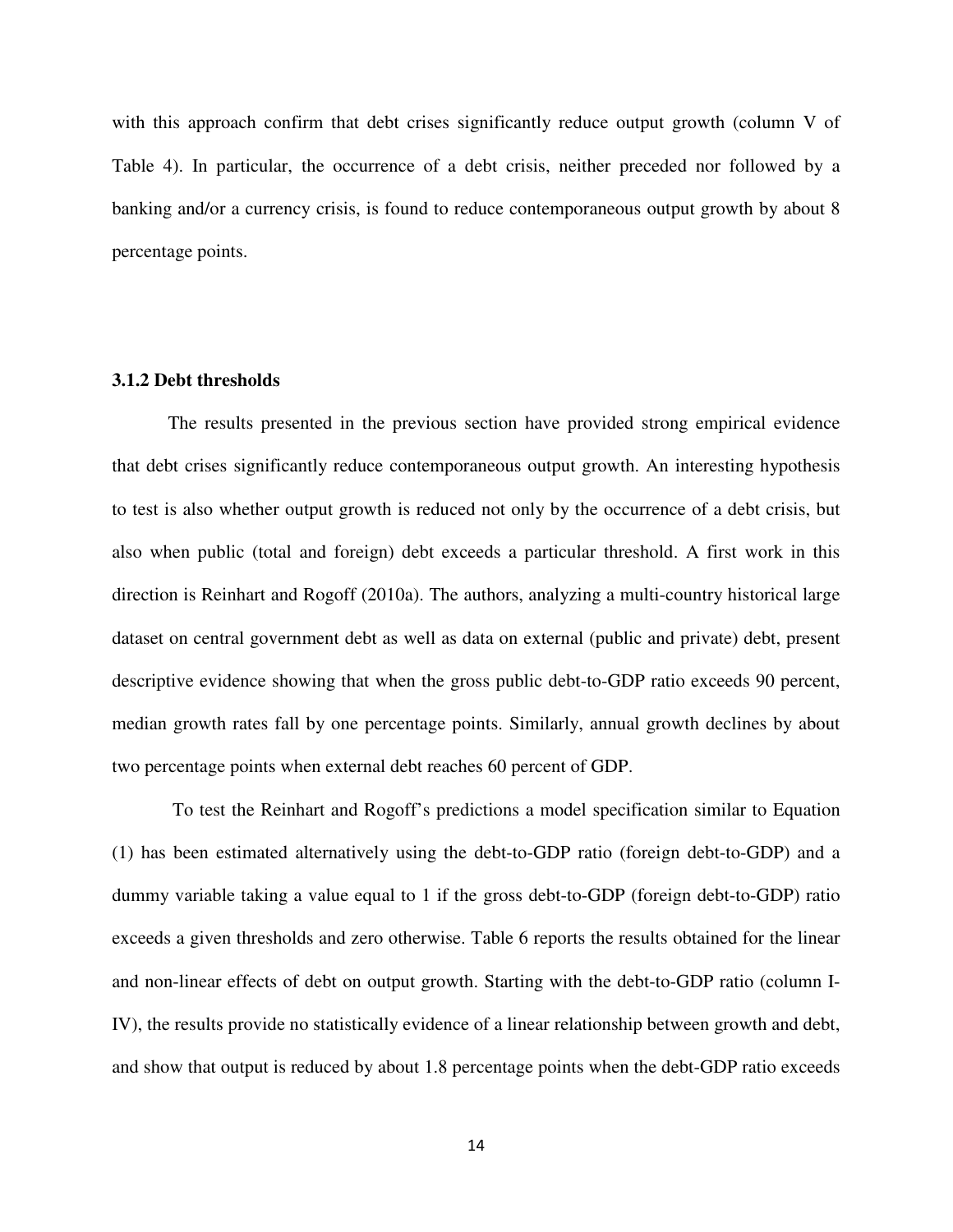70 percentage points. Lower thresholds, tested but not reported, are found to be not statistically significant, while the 80 and 90 percent thresholds are associated with a decline in output growth greater than 2 percentage points. Similarly, higher thresholds are found to not contribute significantly to additional negative effects. This finding is consistent with the evidence provided in recent studies (Kumar and Woo, 2010; Checherita and Rother, 2010; and Carner *et al*. 2010).

The results for the foreign debt-to-GDP provide only weak statistical evidence of a linear relationship between foreign debt and output growth, and show that output growth is reduced by about 2.4 percentage points when the foreign debt-to-GDP ratio exceeds 80 percentage points. Lower thresholds, such as 60 and 70 percent, are not statistically significant at 5 percent. Similarly, higher thresholds are found to not contribute significantly to additional negative effects.

 Overall, the results seems to validate Reinhart and Rogoff's predictions (i.e. the existence of thresholds for the debt-to-GDP ratio and the foreign debt-to-GDP ratio above which output growth starts to decline) although not in terms of the magnitude of these effects.

The analysis also suggests that the effect of high (total and foreign) debt is considerably lower than the effect of debt crises, which indirectly implies that the channel through which debt crises negatively affect output is not uniquely via a large debt burden.<sup>10</sup>

#### **3.2 Medium-term**

 $\overline{\phantom{0}}$ 

This paper also assesses whether the effect of debt crises on output is reverted over the medium-term. In order to estimate the medium-term dynamic impact of debt crises episodes on

<sup>&</sup>lt;sup>10</sup> The results are confirmed when threshold and debt crisis dummies are jointly included in the estimation. In particular both dummies result to be statistically significant, but while debt crises reduce output by about 4-5 percentage points, higher debt levels (total and foreign) reduce output by about 1.5-2 percentage points.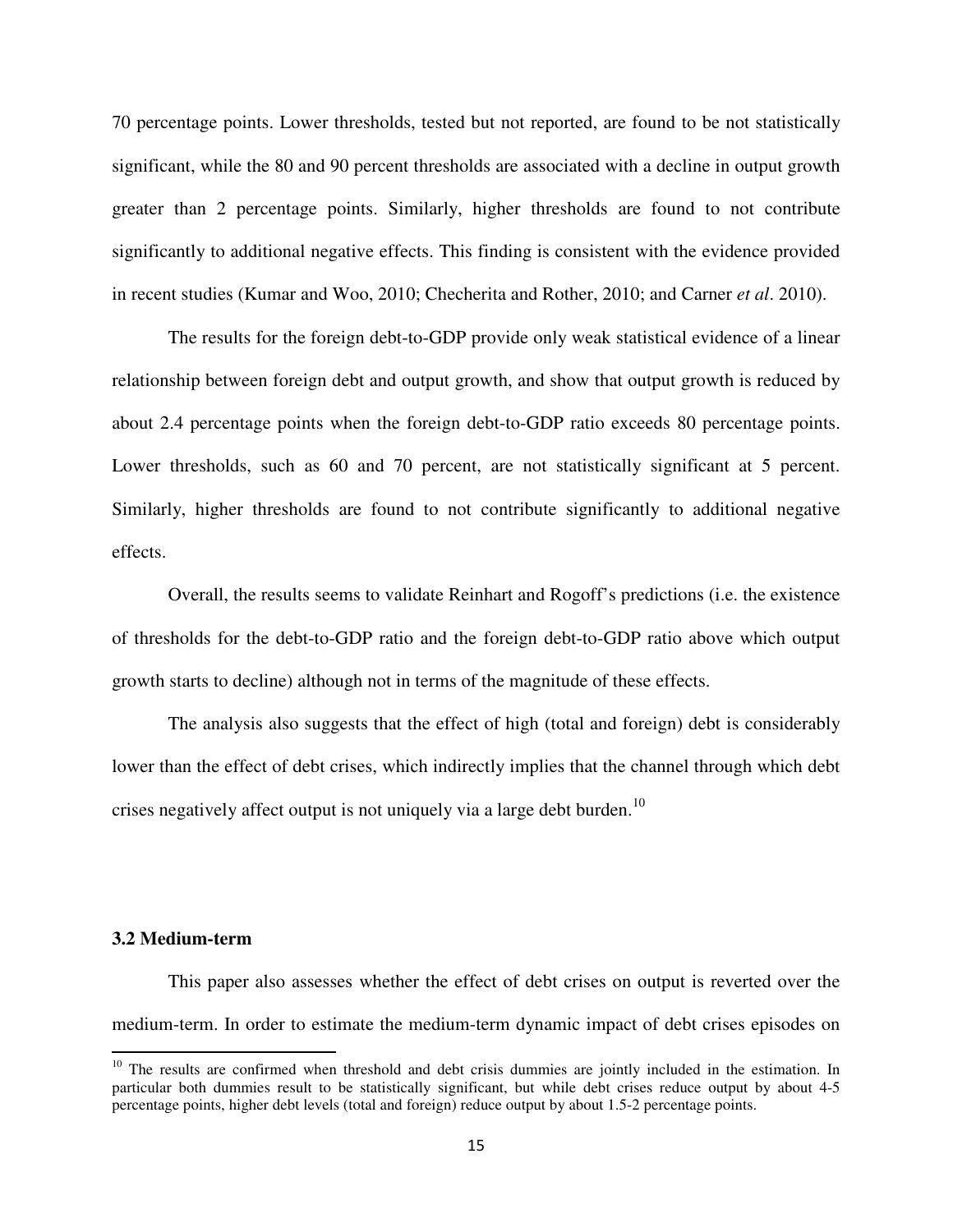output, the paper follows the method proposed by Jorda (2005) and Teuling and Zubanov (2010) which consists of estimating impulse response functions (IRFs) directly from local projections. In detail, for each future period *k* the following equation has been estimated on annual data:

$$
y_{i,t+k} - y_{i,t} = \alpha_i^k + Time_{it}^k + \sum_{j=1}^l \gamma_j^k \Delta y_{i,t-j} + \beta_k D_{i,t}^D + \varepsilon_{i,t}^k
$$
 (3)

with  $k=1,..8$ ,  $\alpha_i^k$  are country fixed effects, *Time<sub>i</sub>* are country-specific time trends and  $\beta_k$ measures the impact of debt crises on the change of (the log of) the real output for each future period *k*. The number of lags (*l*) has been chosen equal to two, even if the results are extremely robust to different numbers of lags included in the specification. Corrections for heteroskedasticity, when appropriate, have been applied using White robust standard errors. Impulse response functions (IRFs) are then obtained by plotting the estimated  $\beta_k$  for  $k=0,1,..8$ , with 95% confidence bands for the estimated IRFs being computed using the standard deviations associated with the estimated coefficients  $\beta_k$ . While the presence of a lagged dependent variable and country fixed effects may in principle bias the estimation of  $\gamma_j^k$  in small samples (Nickel, 1981), this does not create a bias in the estimation of the coefficients of interest  $\beta_k$  (Teulings and Zubanov, 2010). In addition, the length of the time dimension mitigates possible concerns of such a bias. $11$ 

The results from estimating the medium-term impact of debt crises on output using Equation (3) are presented in Panel A of Figure 1. The figure suggests that debt crises have longlasting effects, reducing output even 8 years after the occurrence of the crisis. In particular, the estimates suggest that 8 years after the occurrence of a debt crisis output contracts by about 10 percent.

l

<sup>&</sup>lt;sup>11</sup> The finite sample bias is in the order of  $1/T$ , where T in our sample is 39.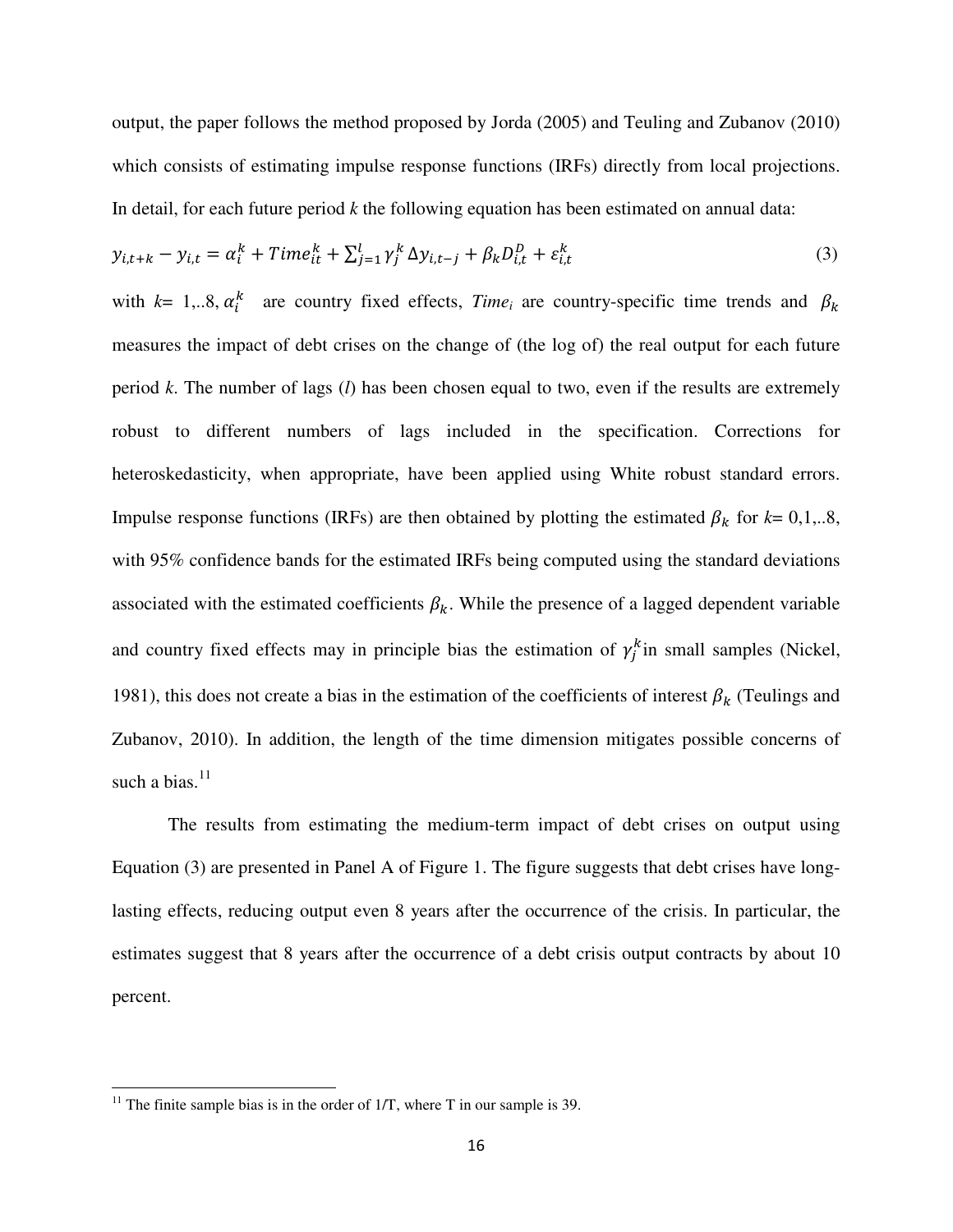To check for the robustness of our results, Equation (3) has been re-estimated by alternatively including a common time trend and time fixed effects (Annex 1). The results using these different controls remain statistically significant and broadly unchanged. As an additional robustness test the medium-term impact of debt crises on output has been re-estimated using an ARDL  $(4, 4)$  equation<sup>12</sup>:

$$
\Delta y_{it} = a_i + \sum_{j=1}^4 \gamma_j \Delta y_{i,t-j} + \sum_{j=0}^4 \beta_j D_{i,t-j} + \varepsilon_{it}
$$
\n
$$
\tag{4}
$$

The impulse response functions (IRFs) are obtained by simulating a one year crisis and by computing the response of output over time through the estimated coefficients, and 95-percent level confidence bands are derived using Monte-Carlo simulations using one thousand of trials. The results obtained estimating Equation (4) with both OLS and GMM confirms that debt crises have long-lasting effects on output: 8 years after the occurrence of a debt crises output contracts by about 9-12 percentage points (Annex 1).

Finally, in order to address possible reverse causality<sup>13</sup> and identification problems discussed in the previous section, Equation (3) has been re-estimated by alternatively considering: i) those debt crises episodes with contemporaneous non-negative growth; ii) debt crises episodes for which neither a banking nor a currency crisis occurred in the nine years before, during, or after the onset of a debt crisis. The results for these two cases are shown in Panel B add C of Figure 1, and corroborate the negative impact of debt crises on output over the medium-term.

l

 $12$  The approach was initially proposed by Romer and Romer (1989) and then recently applied by Cerra and Saxena (2008), Furceri and Mourougane (2009) and Furceri and Zdzienicka (2011) to assess the long-term impact of banking crises on economic activity. It is worth to stress that the IRFs derived using this approach may suffer from some problem such as i) to be sensible to the choice of the number of lags, making thus the IRFs less stable; ii) the significance of long-lasting effects on output can be simply driven by the use of *one-type of shock* models (Cai and Den Haan, 2009); iii) medium-term effects are more sensible to endogeneity problems, since are implicitly derived by estimating contemporaneous output growth.

 $13$  In this approach the risk of reverse causality between changes in (the log of) output and the occurrence of a debt crisis is quite small since changes in output are estimated for subsequent periods (from t+1 to t+8). This is particularly the case for the estimates of the medium-term effect (i.e 8 years after the occurrence of a debt crisis).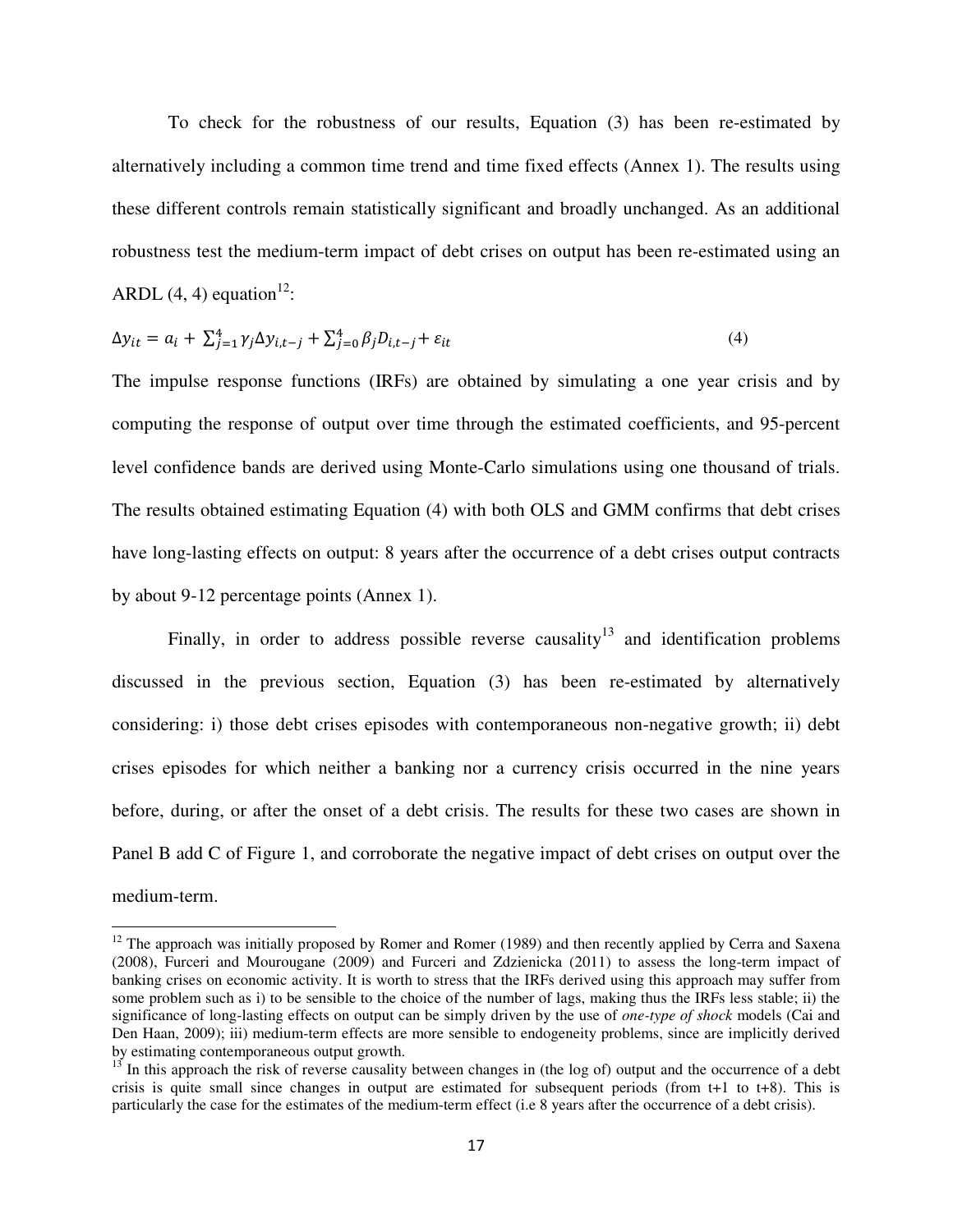#### **4. Conclusions and issues for future research**

The paper analyzes the short and medium-run effects of debt crises on output for an unbalanced panel of 154 countries from 1970 to 2008. In the short-term, the results suggest that debt crises are very damaging, reducing contemporaneous output growth by 6 percentage points. The results are robust to different specifications, and to different robustness checks to control for endogeneity and identification of debt crises (vs. banking and currency crises). In particular, focusing on those debt crisis episodes characterized by a contemporaneous non-negative growth, the analysis suggest that debt crises reduce output growth by about 6-10 percentage points. Similarly, focusing on debt crises episodes for which neither a banking nor a currency crisis occurred in the two 2 years before, during, or after the onset of a debt crisis, the results confirm that debt crises significantly and negatively affect contemporaneous output growth, with a magnitude of the effect of about 8 percentage points. The results are also robust to alternative datasets with a magnitude of the effect ranging from 5 to 10 percentage points. Since these datasets mainly differ for the composition of the countries for which a debt crisis is attributed, rather than the dating of the crisis itself, it is likely that the different estimates simply reflect the heterogeneous response of countries to the debt crises and the different severity of the crises. These differences are, however, not statistically significant.

The medium term analysis confirms the negative effect of debt crises on output growth. In particular, debt crises are associated with protracted output losses: 8 years after the occurrence of a debt crisis, output contracts by about 10 percent. The statistically significance of the result is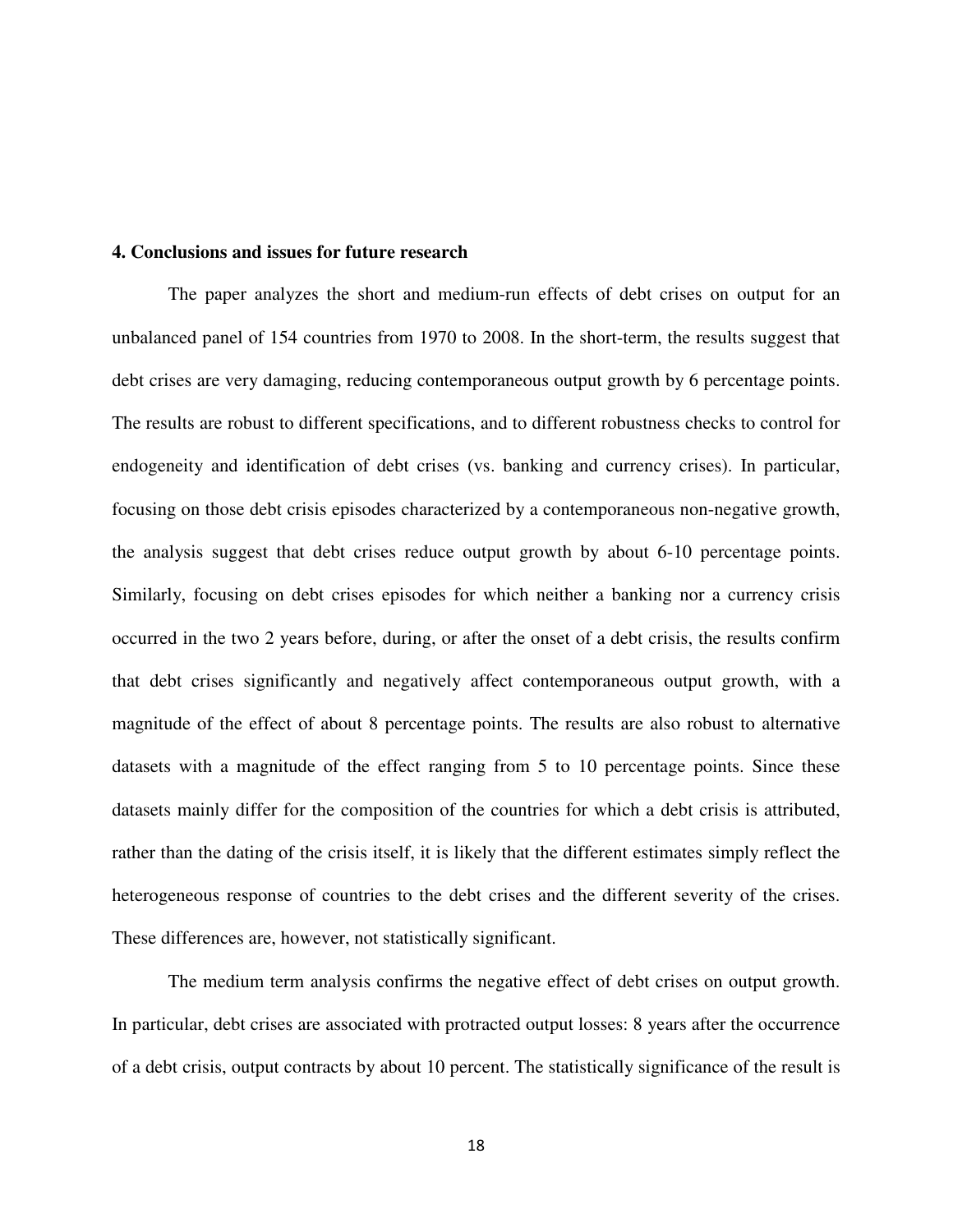robust to the estimation procedures used (local projections and ARDL) and to different specifications. These are large estimates and should alarm policy makers about the risk of possible future debt crises.

Our study suggests that a number of interesting extensions can be pursued. First, as suggested by the results obtained for different datasets, the response of output to debt crises may vary across countries. Therefore, it would be useful to empirically examine the determinants of this heterogeneity.

An additional promising direction would be to expand the investigation on whether output is negatively affected not only by the occurrence of a debt crisis, but also when public (total and foreign) debt exceeds a particular threshold. The results presented in the paper suggest that output growth declines by about 1.8 percentage points (2.4 percentage points) when the gross debt-to-GDP ratio (foreign debt-GDP ratio) exceeds 70 (80) percentage points. This analysis could be extended by analyzing thresholds with non-parametric approaches, and by looking at possible interactions between the share of public (total and foreign) debt and other variables such as trade openness, domestic saving, financial integration, financial development, and measures of perceived country risks.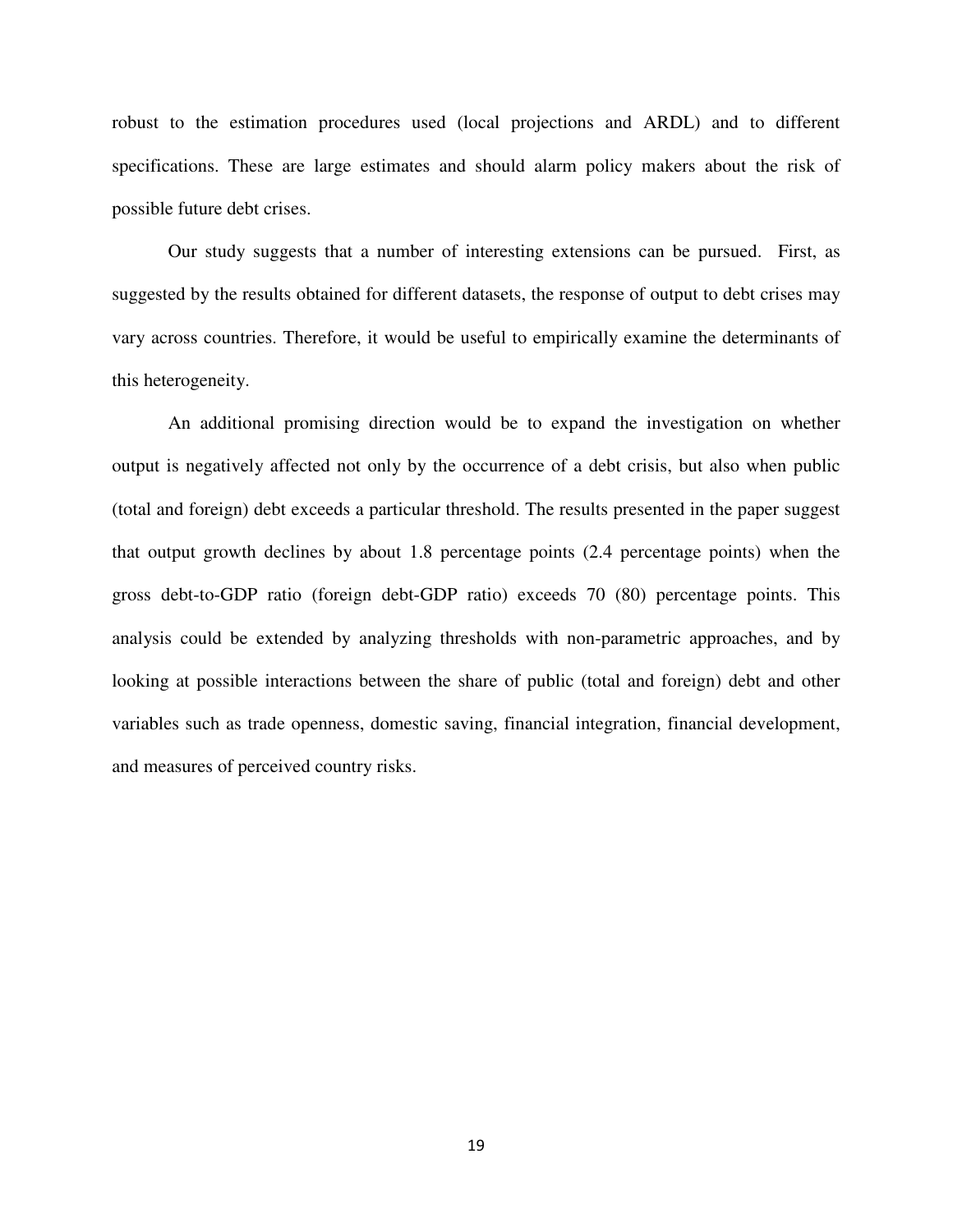## **References**

Beim, D.,and Calomiris C., (2001). *Emerging Financial Markets*. Appendix to Chapter 1. New York: McGraw-Hill/Irwin Publishers.

Borensztein, E., and Panizza, U. (2009). "The Costs of Sovereign Default." *IMF Staff Papers,* 56(4), 683-741 .

Cai, X., and Den Haan W.J., (2009). "Predicting recoveries and the importance of using enough information", *CEPR Working Paper* 7508.

Caprio, G., D. Klingebiel, L. Laeven, and Noguera, G. (2005). "Appendix:Banking Crisis Database," in Patrick Honohan and Luc Laeven (eds.), *Systemic Financial Crises: Containment and Resolution.* Cambridge, U.K.: Cambridge University Press.

Carner,M, T. Grennes, and Koeheler-Geib, F. (2010), "Finding the Tipping Point-When Sovereign Debt Turns Bad", *World Bank Policy Research Working Paper* 5391.

Cerra, V., and Saxena, S., (2008). "Growth Dynamics: The Myth of Economic Recovery", *American Economic Review*, 98, pp. 439-457.

Checherita, C., and Rother, P. (2010). " The Impact of High and Growing Government Debt on Economic Growth: An Empirical Investigation for the Euro Area" *ECB Working Papers forthcoming.*

Chiang, G., and Coronado, J. (2005). "A Two Step Approach to Assess the Cost of Default for Latin America." ww.urrutiaelejalde.org/Summer-School/2005/papers/coronadochiang.pdf.

De Paoli, B, S, Hoggarth, G and Saporta, V., (2006), "Costs of sovereign defaults", *Bank of England Financial Stability Paper No. 1,* July.

De Paoli, B., Hoggarth G., and Saporta V., (2009). "Output costs of sovereign crises: some empirical estimates", *Bank of England Working Paper* No. 362.

Detragiache E., and Spilimbergo A., (2001)."Crises and Liquidity - Evidence and Interpretation", *IMF Working Papers* 01/2.

Eichengreen, B., Hausmann, R., and Panizza, U., (2003). "Currency Mismatches, Debt Intolerance, and Original Sin: Why They Are Not the Same and Why It Matters", *NBER Working Paper* 10036.

Frankel, J., Rose A., (1996). "Currency Crashes in Emerging Markets: An Empirical Treatment", *Journal of International Economics*, Vol. 41, pp. 351-66.

Furceri, D., and Mourougane A., (2009). "The effect of financial crises on potential output: New empirical evidence form OECD countries", *OECD, Economics Department* 699.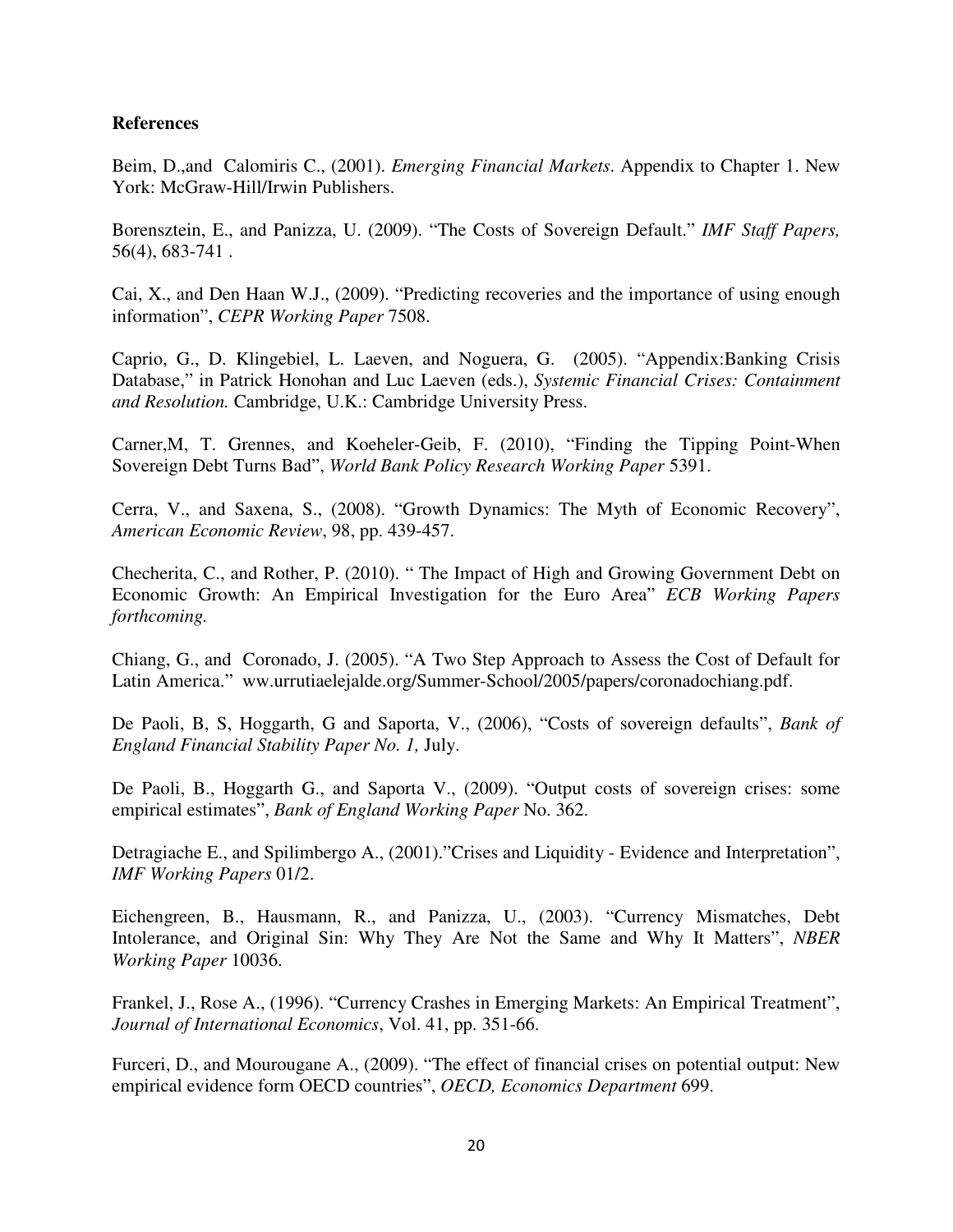Furceri, D., and Zdzienicka A., (2010), "The Consequences of Banking Crises on Public Debt", *OECD Economics Department Working Paper 801.* 

Furceri, D., and Zdzienicka A., (2011). "The Real Effects of Financial Crises in the European Transition Economies", *Economics of Transition*,17, 1-25.

Hutchison, M., and Ilan, N., (2005). "How bad are twins? Output costs of currency and banking crises", *Journal of Money, Credit and Banking*, 37(4),pp. 725-752.

IMF (2010). *Fiscal Monitor*, May 14.

Jorda, O., (2005). "Estimation and inference of impulse responses by local projections", *American Economic Review*, vol. 95, no. 1, pp. 161–82.

Krugman, P.,(1999). "Balance Sheets, the Transfer Problem, and Financial Crises," *International Tax and Public Finance*, Springer, vol. 6(4), pages 459-472.

Kumar, M.S., and Woo, J. (2010). "Public Debt and Growth", *IMF Working Paper* 10/174.

Leaven, L., and Valencia F., (2008). "Systemic banking crises: a new database", *IMF Working Paper*, WP/08/224.

Levine, R., and Renelt D., (1992). "A sensitivity analysis of cross-country growth regressions", American Economic Review, 82, 942–4.

Levy-Yeyati, E., and Panizza U., (2010). "The elusive costs of sovereign defaults", forthcoming in *Journal of Development Economics*.

OECD Economic Outlook 87 (2010).

Panizza, Ugo. 2008. "The External Debt Contentious Six Years after the Monterrey Consensus." G-24 Discussion Paper 51.

Panizza, U., Sturzenegger, F., and Zettelmeyer,J. (2009). "The Economics and Law of Sovereign Debt and Default," *Journal of Economic Literature*, 47(3), 651-98.

Reinhart C., Rogoff K., and Savastano M., (2003). "Debt Intolerance", *NBER Working Paper*  9908.

Reinhart, C., (2010)."This Time is Different Chartbook: Country Histories on Debt, Default, and Financial Crises", *NBER Working Paper* 15815.

Reinhart, C., and Rogoff K., (2009). "The Aftermath of Financial crises", *American Economic Review* 99, 466-472.

Reinhart C., and Rogoff K., (2010a). "Growth in a Time of Debt", *American Economic Review*, vol. 100(2), pages 573-78.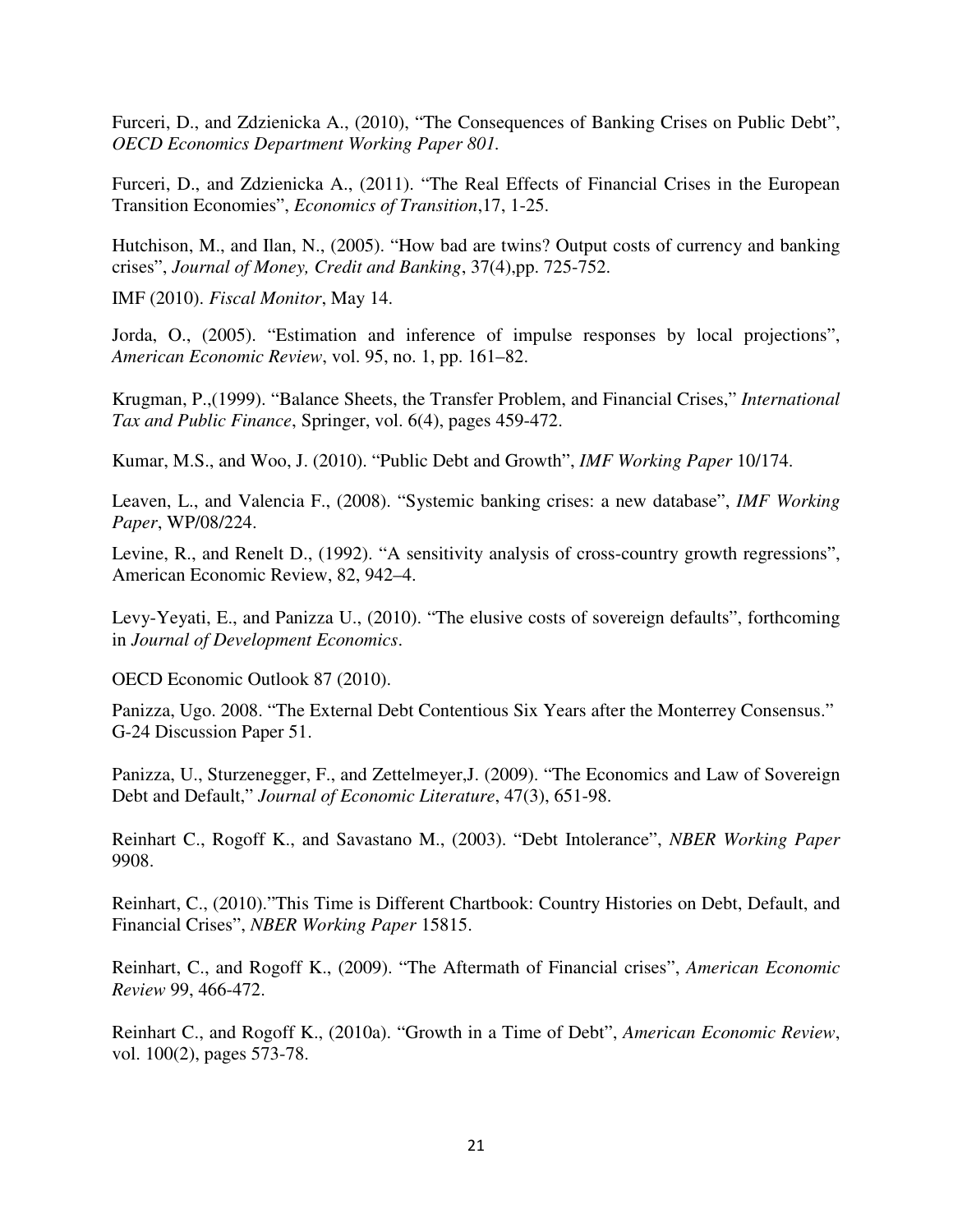Reinhart C., Rogoff K., (2010b). "From Financial Crash to Debt Crisis" *NBER Working Paper* 15795

Richmond, C., and Dias, D. (2008). "Duration of Capital Market Exclusion: Stylized Facts and Determining Factors" http://personal.anderson.ucla.edu/christine.richmond/Marketaccess\_0808.pdf.

Romer, C., and Romer D., (1989). "Does Monetary Policy Matter? A New Test in the Spirit of Friedman and Schwartz", *NBER Macroeconomics Annual*, 4: 121-170.

Roodman, D., (2009). "How to do xtabond2: An introduction to difference and system GMM in Stata", *Stata Journa*l, vol. 9(1), pages 86-136.

Rose, A., (2005). "One reason countries pay their debts: renegotiation and international trade",*Journal of Development Economics*, 77(1),189–206.

Sala-i-Martin, X., (1997). "I just Run Two Million Regressions", *American Economic Review* 87, 178-183.

Sala-i-Martin, X., Doppelhofer, G. and Miller,R. (2004). "Determinants of Long-Term Growth: A Bayesian Averaging of Classical Estimates (BACE) Approach," *American Economic Review*, vol. 94(4), 813-835.

Sandleris, G., G. Gelos, and Sahay, R.. (2004). "Sovereign Borrowing by Developing Countries: What Determines Market Access?" *International Monetary Fund Working Paper* 04/221.

Sturzenegger, F. (2004). "Toolkit for the Analysis of Debt Problems." *Journal of Restructuring Finance*, 1(1): 201–03.

Sturzenegger, F., and Zettelmeyer J., (2006). *Debt Defaults and Lessons from a Decade of Crises*. Table 1 in Chapter 1, Cambridge: MIT Press.

Teulings, C.N., and Zubanov N., (2010). "Economic recovery a myth? Robust estimation of impulse responses", *CEPR Discussion Papers*,7800.

World Bank, *Global Development Finance* 2002, Appendix on Commercial Debt Restructuring. Washington, D.C.: World Bank.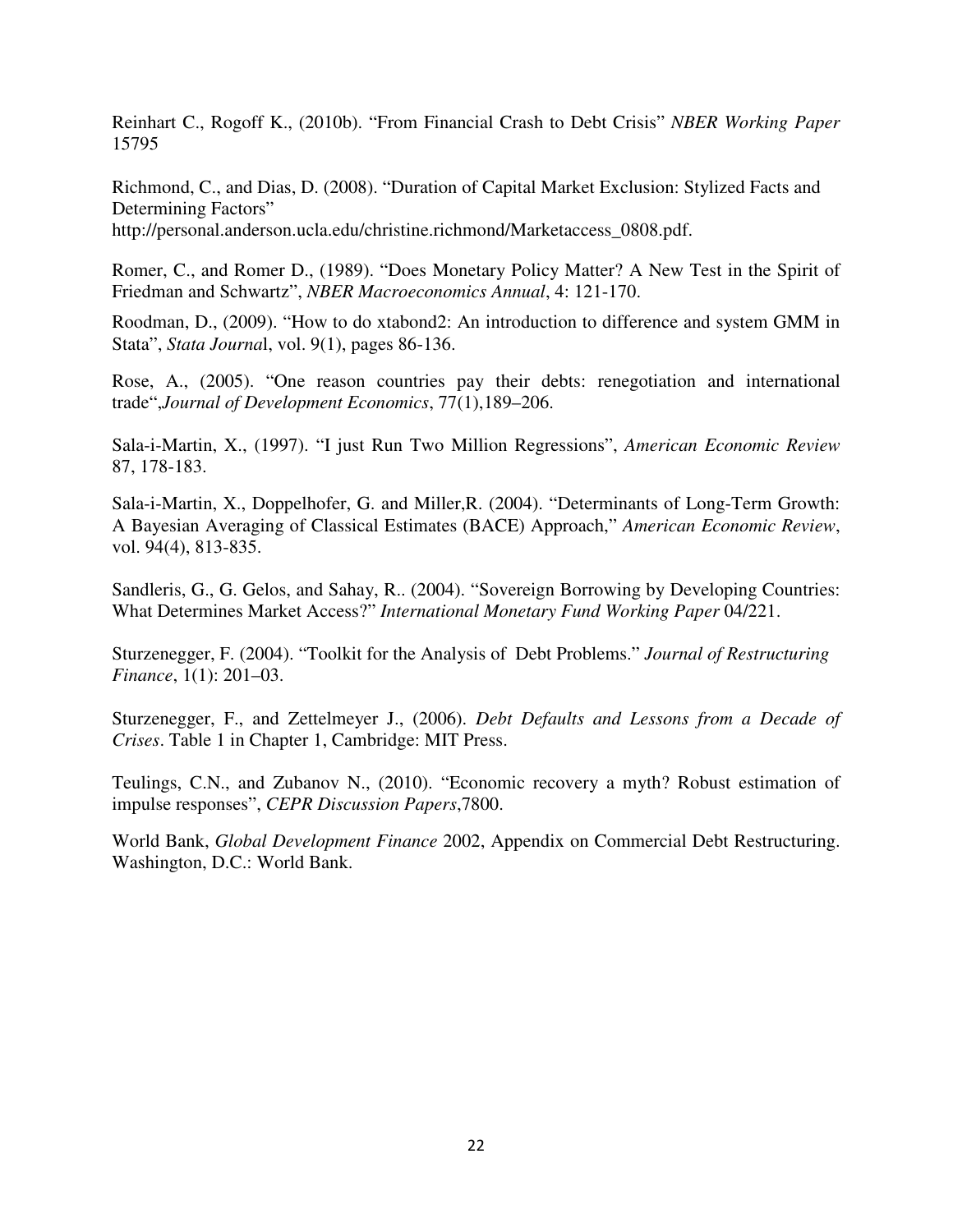





B. Debt crises with non-contemporaneous fall in output



## C. Debt crises non-overlapping with other crises



Note: dotted lines represent 95% confidence bands.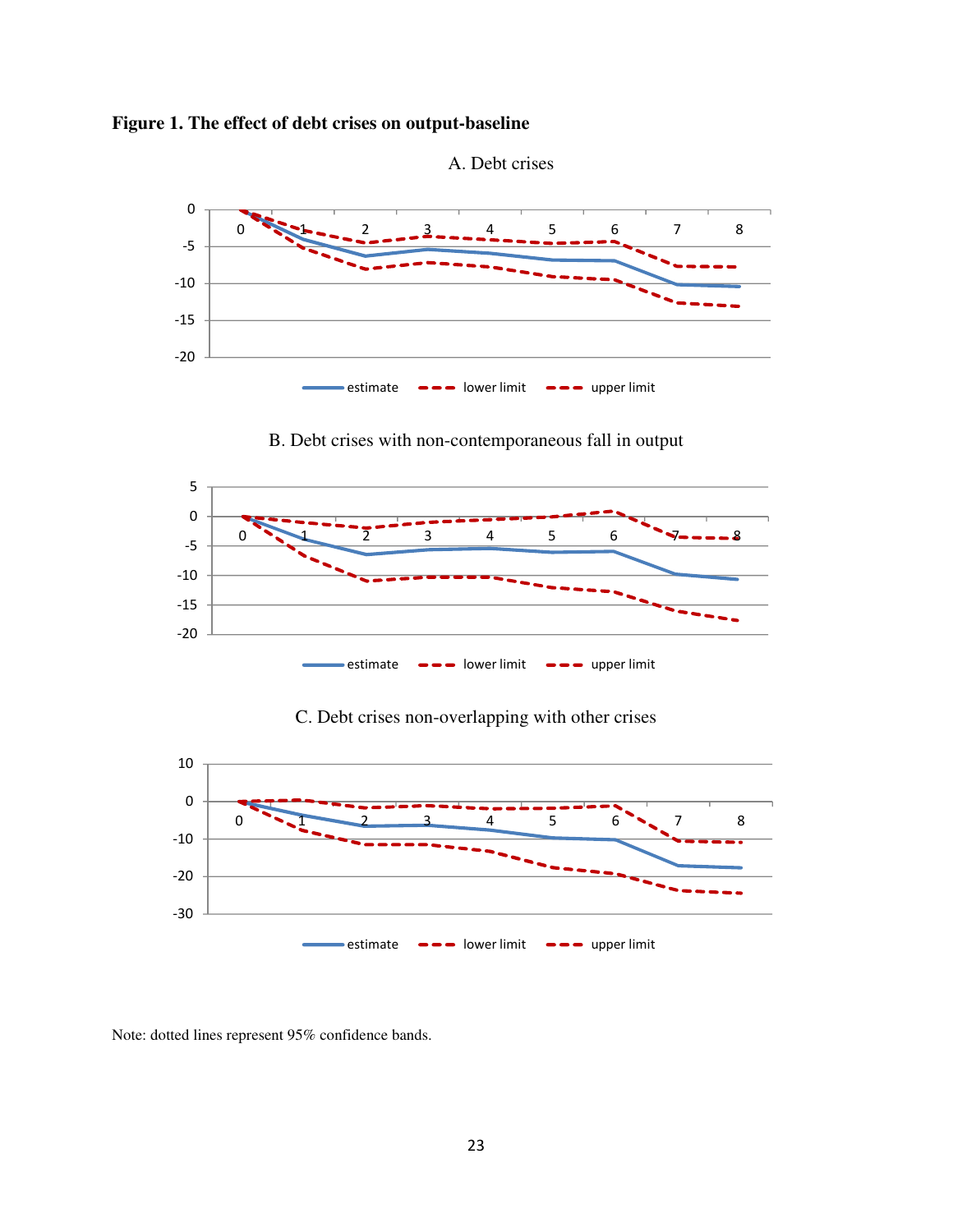## **Table 1. Debt Crises Episodes**

| LV                      | Morocco 1983          | Bulgaria 1991           | Argentina 1982       | Dominican R. 1982,1999   | Haiti 1983             |
|-------------------------|-----------------------|-------------------------|----------------------|--------------------------|------------------------|
| Albania 1990            | Mozambique 1984       | Cameroon 1983           | Bolivia 1980         | Ecuador 1999             | Honduras 1976,1983     |
| Angola 1988             | Nicaragua 1980        | Chile 1983              | Brazil 1983          | Indonesia 1998           | Indonesia 1998         |
| Argentina 1982,2001     | Niger 1983            | Congo, D. R. 1970, 1985 | Bulgaria 1990        | Mexico 1982              | Jordan 1989            |
| Bolivia 1980            | Nigeria 1983          | Costa Rica 1981,1986    | <b>Chile 1972</b>    | Nigeria 1983,1986        | Kenya 1990             |
| Brazil 1983             | Panama 1983           | Cote d'Ivoire 1987      | Costa Rica 1981      | Pakistan 1997            | Korea, Rep. 1998       |
| Bulgaria 1990           | Paraguay 1982         | Dominican, R., 1984     | Dominican R.1982     | Peru 1980,1983           | Lesotho 1990           |
| Cameroon 1989           | Peru 1978             | Ecuador 1987            | Ecuador 1982,1989    | Philippines 1983         | Madagascar 1990        |
| Chile 1983              | Philippines 1983      | Georgia 1994            | Ecuador 1999         | Russia 1991,1998         | Malawi 1982,1987       |
| Congo, D. R, 1976       | Poland 1981           | Grenada 1987            | Egypt 1984           | South Africa 1985,1989   | Mexico 1982            |
| Congo, Rep. of 1986     | Romania 1982          | Guatemala 1985          | Guyana 1982          | Ukraine1998              | Morocco 1985           |
| Costa Rica 1981         | Russia 1998           | Guyana 1979             | Honduras 1981        | Uruguay 1990,2003        | Nicaragua 1978         |
| Côte d'Ivoire 1984,2001 | Senegal 1981          | Haiti 1983              | Iran, I.R. Of 1992   | <b>DS</b>                | Niger 1984             |
| Dominica 2002           | Sierra Leone 1977     | Indonesia 1998          | Jamaica 1978         | Algeria 1991             | Nigeria 1972, 1986     |
| Dominican R. 1982,2003  | South Africa 1985     | Jordan 1989             | Jordan 1989          | Argentina 1983           | Panama 1987            |
| Ecuador 1982,1989       | <b>Sudan 1979</b>     | Mexico 1982             | Mexico 1982          | Bangladesh 1978, 1991    | Paraguay 1984          |
| Egypt 1984              | Tanzania 1984         | Morocco 1983            | Morocco 1983         | Brazil 1983              | Peru 1983              |
| Gabon, 1986,2002        | Togo 1979             | Nicaragua 1978,1985     | Panama 1983          | Burkina 1982             | Philippines 1984       |
| Gambia, The 1986        | Trinidad &Tobago 1989 | Nigeria 1987            | Peru 1978, 1984      | Burundi 1986             | Senegal 1984,1989      |
| Grenada 2004            | Turkey 1978           | Panama 1987             | Philippines 1983     | Cameroon 1979            | Sierra Leone 1972      |
| Guinea 1985             | Uganda 1981           | Paraguay 1983           | Poland 1981          | Cameroon 1985            | Sri Lanka 1992         |
| Guyana 1982             | Ukraine 1998          | Peru 1983               | Romania 1982         | Chile 1973, 1983         | Sudan 1976             |
| Honduras 1981           | Uruguay 1983,2002     | Philippines 1984        | Russia 1991          | Colombia 1985            | Thailand 1998          |
| Indonesia 1999          | Venezuela 1982        | Russia 1990             | Russia 1998          | Congo, Dem. Rep. 1975    | Trinidad & Tobago 1988 |
| Iran, I.R. of 1992      | Vietnam 1985          | Sri Lanka 1990          | Trinidad 1989        | Costa Rica 1981          | Tunisia 1991           |
| Jamaica 1978            | Zambia 1983           | Syrian Arab Rep. 1986   | Turkey 1978          | Cote d'Ivoire 1987       | Venezuela 1984         |
| Jordan 1989             | <b>DHS</b>            | Togo 1978, 1991         | Uruguay 1983         | Dominican, R. 1976, 1982 | Zambia 1978            |
| Liberia 1980            | Albania 1991          | Trinidad &Tobago 1989   | Venezuela 1982, 1995 | Ecuador 1983             |                        |
| Madagascar 1981         | Algeria 1994          | Venezuela 1984          | LP                   | Egypt 1986               |                        |
| Malawi 1982             | Argentina 1983        | Zambia 1981             | Argentina 1982       | El Salvador 1984,1995    |                        |
| Mexico 1982             | Bolivia 1982          | <b>RHS</b>              | Argentina 2001       | Ethiopia 1987            |                        |
| Moldova 2002            | Brazil 1983           | Albania 1990            | Chile 1983           | Guatemala 1985           |                        |

LV= Laeven and Valencia (2008); DHS=De Paoli *et al*. (2006); RRS= Reinhart *et al*. (2003); DS=Detragiache and Spillimbergo (2000); LP=Levy-Yeyati and Panizza (2010).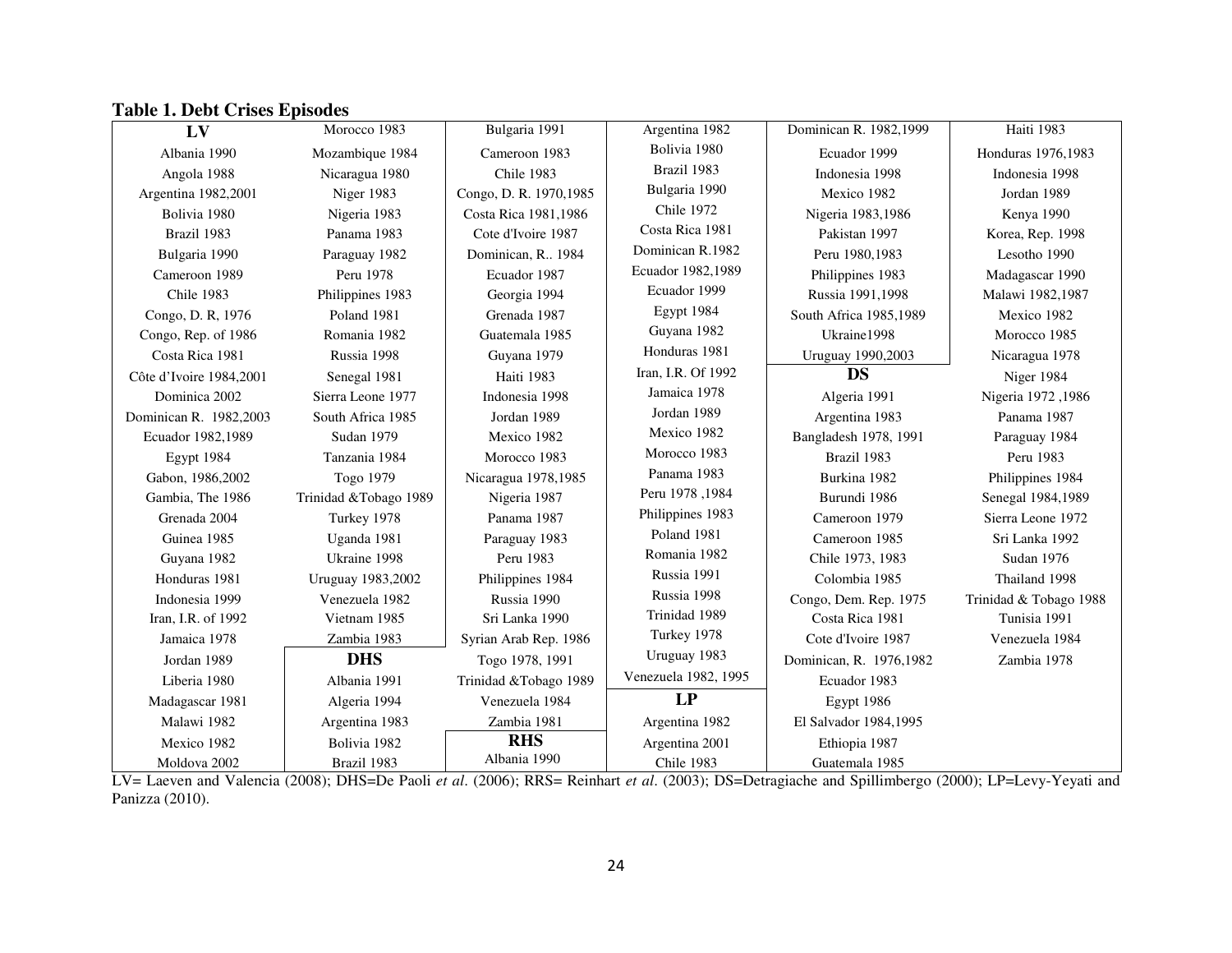## **Table 2. Descriptive statistics**

| <b>Datasets</b> | N. Crises | Debt over GDP $(\% )$ |       |      | Foreign debt over GDP $(\% )$ |         |      |      | <b>GDP Growth</b> $(\%)$ |         |      |         |      |
|-----------------|-----------|-----------------------|-------|------|-------------------------------|---------|------|------|--------------------------|---------|------|---------|------|
|                 |           |                       |       |      |                               |         |      |      |                          |         |      |         |      |
|                 |           | Average               | Max   | Min  | S.D.                          | Average | Max  | Min  | S.D.                     | Average | Max  | Min     | S.D. |
| LV              | 63        | 78.3                  | 119.4 | 34.4 | 25.5                          | 55.9    | 86.3 | 26.5 | 19.6                     | $-2.1$  | 7.5  | $-14.4$ | 5.1  |
| <b>DHS</b>      | 39        | 111.9                 | 166.6 | 81.0 | 37.6                          | 59.7    | 95.9 | 7.6  | 32.7                     | $-2.5$  | 10.6 | $-32.1$ | 7.7  |
| <b>RRS</b>      | 31        | 68.6                  | 85.2  | 47.4 | 19.3                          | 53.0    | 65.4 | 39.4 | 13.0                     | $-2.2$  | 5.9  | $-14.4$ | 5.4  |
| <b>DS</b>       | 54        | 63.8                  | 142.0 | 10.8 | 39.7                          | 41.0    | 70.6 | 6.0  | 23.3                     | 0.7     | 15.4 | $-14.4$ | 6.4  |
| LY              | 21        | 64.5                  | 96.6  | 21.0 | 26.1                          | 46.7    | 78.4 | 21.0 | 20.9                     | $-2.2$  | 6.5  | $-14.1$ | 5.3  |
| Average         |           | 77.4                  |       |      |                               | 51.2    |      |      |                          | $-1.7$  |      |         |      |

LV= Laeven and Valencia (2008); DHS= De Paoli *et al*. (2006); RRS= Reinhart *et al*. (2003); DS=Detragiache and Spillimbergo (2000); LP=Levy-Yeyati and Panizza (2010).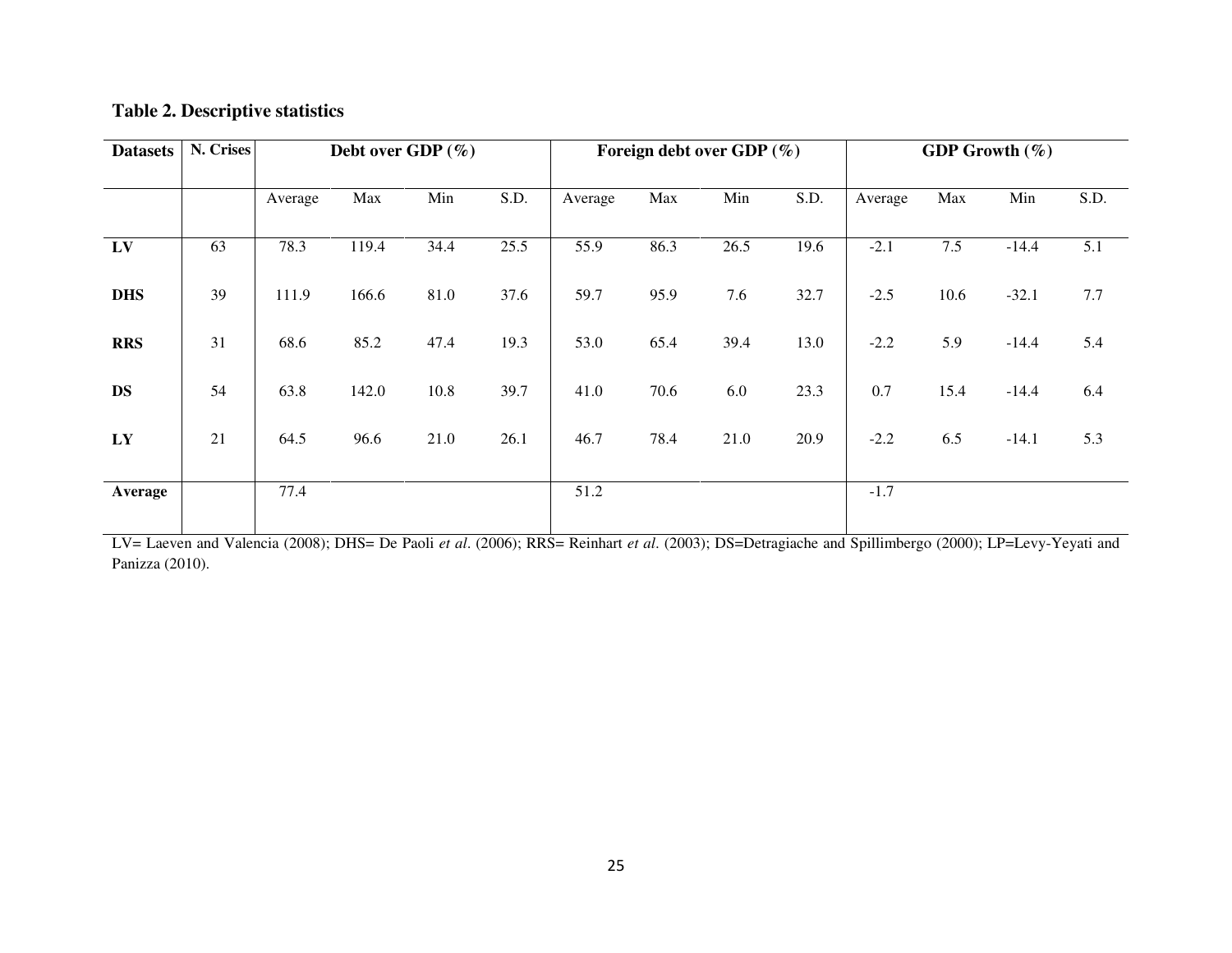|                                         | (1)                      | (II)                     | (III)                    | (IV)                     | (V)                      | (VI)                     | (VII)                     | $(VIII)^a$              | $(X)^{\mathfrak{b}}$       |
|-----------------------------------------|--------------------------|--------------------------|--------------------------|--------------------------|--------------------------|--------------------------|---------------------------|-------------------------|----------------------------|
| Debt Crises t                           | $-5.566$<br>$(-2.05)$ ** | $-5.384$<br>$(-2.04)$ ** | $-5.529$<br>$(-1.97)$ ** | $-5.414$<br>$(-2.01)$ ** | $-6.065$<br>$(-2.36)$ ** | $-5.321$<br>$(-1.98)$ ** | $-6.412$<br>$(-2.66)$ *** | $-5.727$<br>$(-1.65)$ * | $-10.043$<br>$(-2.65)$ *** |
| Real GDP growth $_{t-1}$                | 0.387<br>$(6.34)$ ***    | 0.345<br>$(6.48)$ ***    | 0.401<br>$(6.60)$ ***    | 0.397<br>$(6.89)$ ***    | 0.554<br>$(8.47)$ ***    | 0.385<br>$(6.29)$ ***    | 0.382<br>$(10.04)$ ***    | 0.387<br>$(6.33)$ ***   | 0.343<br>$(5.35)$ ***      |
| Real GDP growth $_{t-2}$                | $-0.029$<br>$(-0.88)$    |                          | $-0.033$<br>$(-0.99)$    | $-0.021$<br>$(-0.63)$    | $-0.033$<br>$(-0.83)$    | $-0.029$<br>$(-0.88)$    | 0.01<br>(0.60)            | $-0.026$<br>$(-0.80)$   | $-0.003$<br>$(-0.08)$      |
| Openness $t$                            | 0.735<br>$(2.31)$ **     | 0.791<br>$(2.52)$ ***    |                          | 0.769<br>$(2.42)$ **     | 0.532<br>$(1.70)*$       | 0.377<br>$(1.97)$ **     | 0.526<br>$(1.62)^*$       | 0.738<br>$(2.38)$ **    | 0.771<br>$(2.45)$ **       |
| Population growth $t$                   | 0.215<br>$(1.94)$ **     | 0.200<br>$(1.82)$ *      | 0.037<br>(0.39)          |                          | 0.067<br>(0.47)          | 0.082<br>(0.93)          | 0.235<br>$(2.13)$ **      | 0.200<br>$(1.81)$ *     | 0.241<br>$(1.99)$ **       |
| Credit Growth $t$                       | 0.031<br>$(1.72)*$       | 0.026<br>(1.51)          | 0.034<br>$(2.04)$ **     | 0.025<br>(1.48)          |                          | 0.033<br>$(1.95)$ **     | $-0.006$<br>$(-0.22)$     | 0.028<br>$(1.58)*$      | 0.020<br>(1.06)            |
| Real $GDP_{t-1}$ (log)                  | 0.197<br>(1.48)          | 0.199<br>(1.48)          | $-0.056$<br>$(-0.68)$    | 0.269<br>$(2.04)$ **     | 0.211<br>(1.17)          |                          | 0.121<br>(0.84)           | 0.188<br>(1.40)         | 0.211<br>(1.37)            |
| <b>Real Exchange Rate</b><br>Growth $t$ | $-0.001$<br>$(-1.17)$    | $-0.001$<br>$(-1.22)$    | $-0.001$<br>$(-1.52)$    | $-0.001$<br>$(-1.15)$    | $-0.001$<br>$(-1.33)$    | $-0.001$<br>$(-1.29)$    |                           | $-0.001$<br>$(-1.23)$   | $-0.001$<br>$(-1.04)$      |
| N                                       | 2403                     | 2409                     | 2403                     | 2404                     | 3208                     | 2403                     | 3398                      | 2403                    | 2369                       |
| Hansen test-pyalue                      | 0.323                    | 0.460                    | 0.327                    | 0.348                    | 0.166                    | 0.312                    | 1.00                      | 0.321                   | 0.341                      |
| Arellano-Bond<br>$AR(2)$ test-pvalue    | 0.567                    | 0.995                    | 0.546                    | 0.622                    | 0.151                    | 0.590                    | 0.969                     | 0.600                   | 0.746                      |

## **Table 3. Output Growth and Debt Crises**

Note: z-statistics in parenthesis. \*\*\*,\*\*,\* denote significance at 1%, 5%, and 10%, respectively.

GMM-System Estimator: Two-step using Windmeijer standard errors, Openness , lagged real exchange rate growth, lagged real credit growth, lagged credit growth and lagged debt crises as predetermined, other control variables considered as endogenous (instrumented using up to 3 lags).

<sup>a</sup> Episodes of debt crises with contemporaneous non-negative output growth, and all growth observations.

<sup>b</sup> Episodes of debt crises with contemporaneous non-negative output growth, and observations characterized by a contemporaneous negative growth and the occurrence of a debt crisis dropped.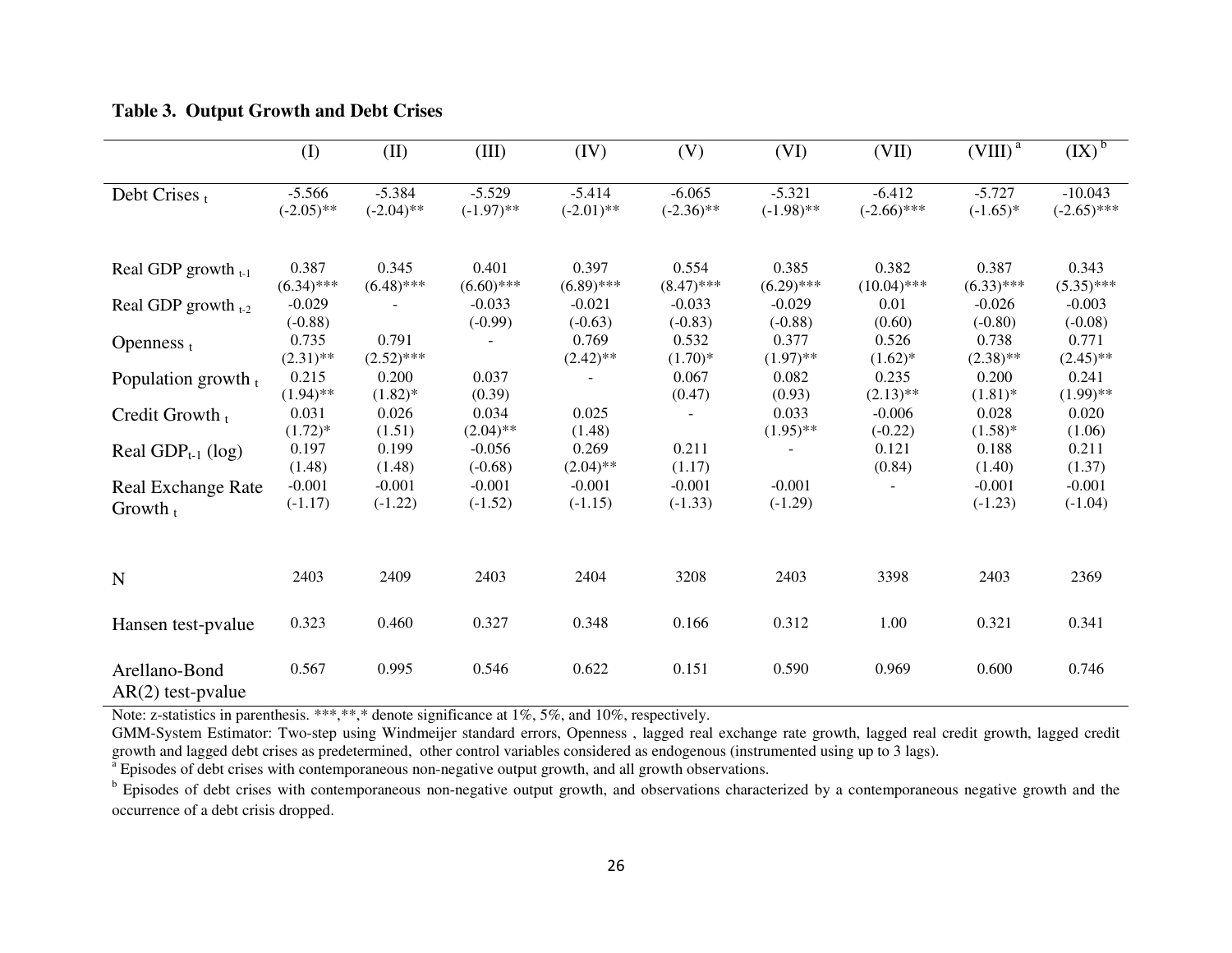## **Table 4. Output Growth and Debt Crises**

|                                      | (I)          | (II)         | (III)        | (IV)         | (V)           |
|--------------------------------------|--------------|--------------|--------------|--------------|---------------|
|                                      | LV           | <b>DHS</b>   | LP           | DS           | <b>RRS</b>    |
| Debt Crises $t$                      | $-5.566$     | $-5.096$     | $-9.984$     | $-7.143$     | $-9.319$      |
|                                      | $(-2.05)$ ** | $(-1.72)^*$  | $(-2.27)$ ** | $(-1.94)$ ** | $(-2.63)$ *** |
| Real GDP growth $_{t-1}$             | 0.387        | 0.392        | 0.380        | 0.386        | 0.396         |
|                                      | $(6.34)$ *** | $(6.33)$ *** | $(6.10)$ *** | $(6.19)$ *** | $(6.10)$ ***  |
| Real GDP growth $_{t-2}$             | $-0.029$     | $-0.023$     | $-0.026$     | $-0.011$     | $-0.027$      |
|                                      | $(-0.88)$    | $(-0.69)$    | $(-0.79)$    | $(-0.32)$    | $(-0.81)$     |
| Openness $t$                         | 0.735        | 0.685        | 0.596        | 0.841        | 0.723         |
|                                      | $(2.31)$ **  | $(2.35)$ **  | $(1.88)$ *   | $(2.95)$ *** | $(2.25)$ **   |
| Population growth $t$                | 0.215        | 0.182        | 0.176        | 0.259        | 0.207         |
|                                      | $(1.94)$ **  | $(1.65)^*$   | (1.56)       | $(2.18)$ **  | $(1.77)$ **   |
| Credit Growth t                      | 0.031        | 0.025        | 0.033        | 0.013        | 0.029         |
|                                      | $(1.72)^*$   | $(1.39)^{*}$ | $(1.84)$ *   | (0.88)       | $(1.61)^*$    |
| Real $GDP_{t-1}$ (log)               | 0.197        | 0.173        | 0.148        | 0.263        | 0.189         |
|                                      | (1.48)       | (1.24)       | (1.12)       | $(2.26)$ **  | (1.39)        |
| Real Exchange Rate Growth $t$        | $-0.001$     | $-0.001$     | $-0.001$     | $-0.001$     | $-0.001$      |
|                                      | $(-1.17)$    | $(-1.00)$    | $(-1.23)$    | $(-0.81)$    | $(-1.17)$     |
| N                                    | 2403         | 2403         | 2403         | 2403         | 2403          |
|                                      |              |              |              |              |               |
| Hansen test-pvalue                   | 0.323        | 0.290        | 0.325        | 0.923        | 0.309         |
| Arellano-Bond<br>$AR(2)$ test-pvalue | 0.567        | 0.687        | 0.699        | 0.730        | 0.688         |

Note: z-statistics in parenthesis. \*\*\*,\*\*,\* denote significance at 1%, 5%, and 10%, respectively.

GMM-System Estimator: Two-step using Windmeijer standard errors, Openness , lagged real exchange rate growth, lagged real credit growth, lagged credit growth and lagged debt crises as predetermined, other control variables considered as endogenous (instrumented using up to 3 lags).

LV= Laeven and Valencia (2008); DHS= De Paoli *et al*. (2006); LP=Levy-Yeyati and Panizza (2010); DS=Detragiache and Spillimbergo (2000); RRS= Reinhart *et al*. (2003).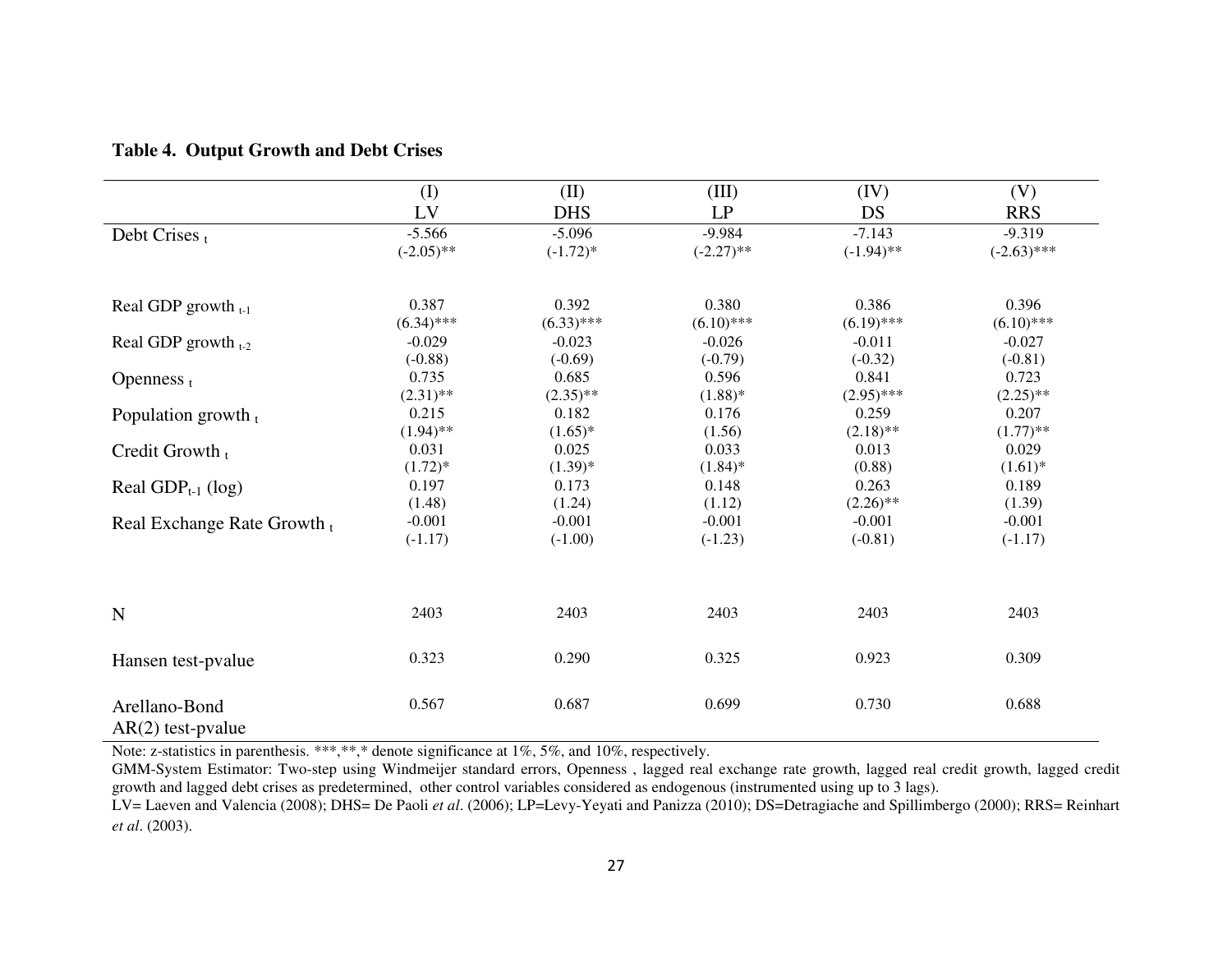|                                      | (I)                      | (II)                     | (III)                     | (IV)                     | $(V)^{\%}$                |
|--------------------------------------|--------------------------|--------------------------|---------------------------|--------------------------|---------------------------|
| Debt $t$                             | $-4.963$<br>$(-1.89)$ *  | $-5.435$<br>$(-1.63)*$   | $-8.913$<br>$(-1.97)$ **  | $-8.064$<br>$(-1.90)$ ** | $-8.740$<br>$(-1.93)$ **  |
| Banking $_{t}$                       | $-1.667$<br>$(-0.88)$    | $-9.312$<br>$(-2.19)$ ** |                           | $-3.683$<br>$(-1.64)$ *  | $-1.800$<br>$(-0.93)$     |
| Currency $t$                         | $-6.02$<br>$(-3.89)$ *** |                          | $-3.766$<br>$(-3.82)$ *** | $-2.173$<br>$(-1.25)$    | $-6.076$<br>$(-3.51)$ *** |
| Debt $t$ * Banking $t$               |                          | 3.561<br>(0.63)          |                           | $-0.220$<br>$(-0.04)$    |                           |
| Debt $t$ * Currency $t$              | $\overline{\phantom{a}}$ | $\blacksquare$           | 5.921<br>(1.08)           | 11.812<br>(0.84)         | $\overline{\phantom{a}}$  |
| Currency $t$ * Banking $t$           |                          |                          |                           | $-8.616$<br>$(-2.44)$ ** | $\sim$                    |
| Debt $t$ * Banking $t$ *<br>Currency |                          |                          |                           | $-4.193$<br>$(-0.27)$    |                           |
|                                      |                          |                          |                           |                          |                           |
| $\mathbf N$                          | 4863                     | 4863                     | 4863                      | 4863                     | 4863                      |
| Hansen test-pvalue                   | 0.869                    | 0.888                    | 0.865                     | 1.00                     | 0.890                     |
| Arellano-Bond<br>$AR(2)$ test-pvalue | 0.311                    | 0.308                    | 0.310                     | 0.325                    | 0.308                     |

## **Table 5. Output Growth and Financial Crises: Debt vs. Banking and Currency**

Note: z-statistics in parenthesis. \*\*\*,\*\*,\* denote significance at 1%, 5%, and 10%, respectively. Control variables included but not reported.

GMM-System Estimator: Two-step using Windmeijer standard errors, Openness , population growth, openness and lagged crises as predetermined, other control variables considered as endogenous (instrumented using up to 3 lags).

% Non-contemporaneous episodes of debt, banking and currency crises.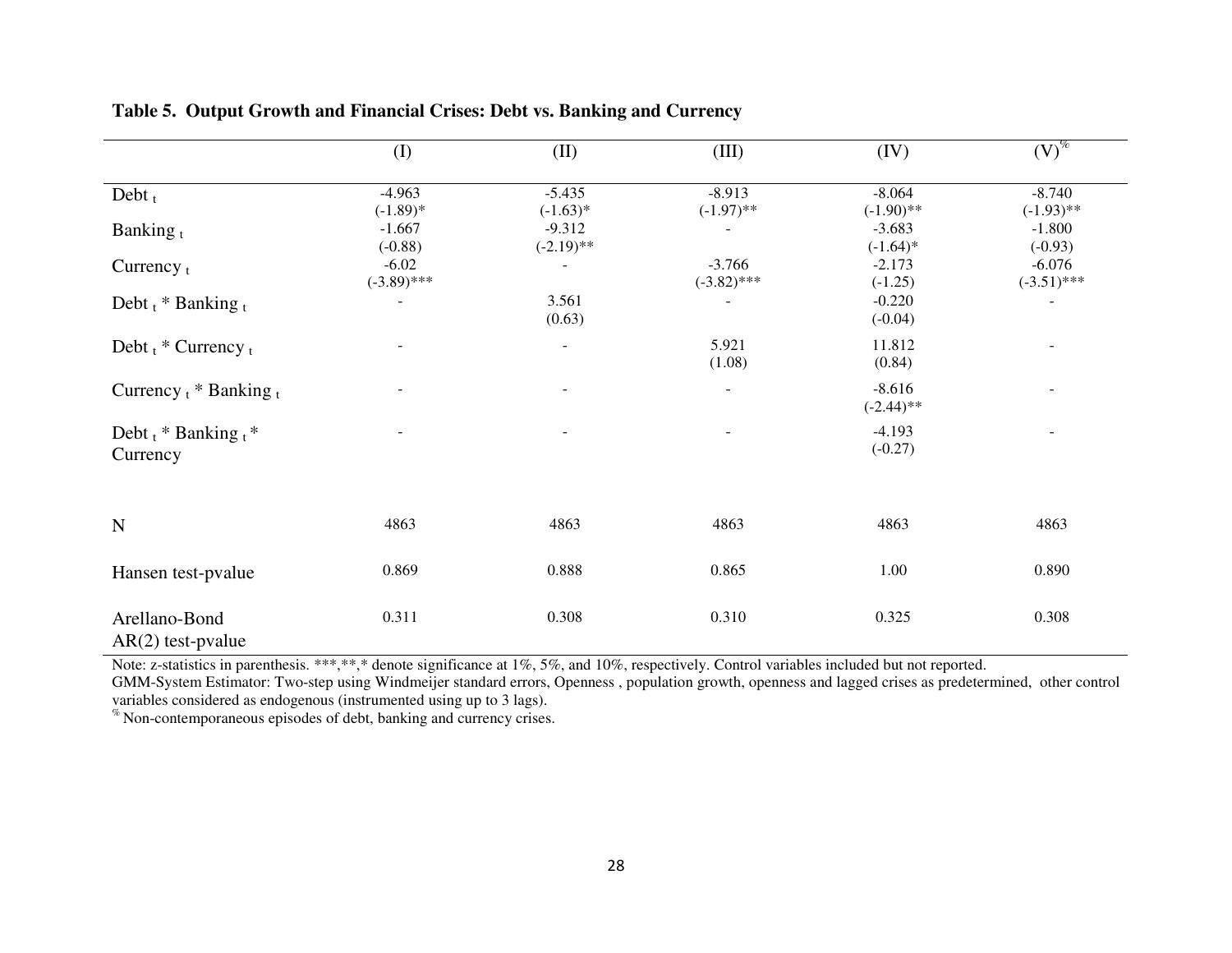|                                      |                       |                           | Debt-to-GDP ratio         |                           | Foreign Debt-to-GDP ratio |                         |                         |                          |  |
|--------------------------------------|-----------------------|---------------------------|---------------------------|---------------------------|---------------------------|-------------------------|-------------------------|--------------------------|--|
|                                      | $($ $\Gamma$          | (II)                      | (III)                     | (IV)                      | (V)                       | (VI)                    | (VII)                   | (VIII)                   |  |
|                                      | linear                | $>70\%$                   | $>80\%$                   | $>90\%$                   | linear                    | 60%                     | 70%                     | 80%                      |  |
| $Debt_GDP_t$                         | $-0.011$<br>$(-1.52)$ | $-1.776$<br>$(-2.62)$ *** | $-2.546$<br>$(-3.14)$ *** | $-2.239$<br>$(-2.79)$ *** |                           |                         |                         |                          |  |
| Foreign Debt_GDP <sub>t</sub>        |                       |                           |                           |                           | $-0.011$<br>$(-1.72)*$    | $-1.176$<br>$(-1.79)$ * | $-1.538$<br>$(-1.67)$ * | $-2.418$<br>$(-2.09)$ ** |  |
| Real GDP growth $_{t-1}$             | 0.307<br>$(3.73)$ *** | 0.326<br>$(4.07)$ ***     | 0.326<br>$(4.07)$ ***     | 0.308<br>$(4.29)$ ***     | 0.248<br>$(3.72)$ ***     | 0.266<br>$(3.74)$ ***   | 0.220<br>$(3.20)$ ***   | 0.232<br>$(3.26)$ ***    |  |
| Real GDP growth $_{t-2}$             | 0.057<br>(1.44)       | 0.045<br>(1.10)           | 0.053<br>(1.14)           | 0.055<br>(1.29)           | 0.036<br>(0.73)           | 0.028<br>(0.57)         | 0.047<br>(0.97)         | 0.039<br>(0.79)          |  |
| Openness $t$                         | 0.922<br>$(2.16)$ **  | 0.632<br>(1.54)           | 0.819<br>$(1.94)$ **      | 0.846<br>$(2.32)$ **      | 0.967<br>$(1.77)*$        | 1.104<br>$(2.19)$ **    | 1.351<br>$(2.56)$ ***   | 1.046<br>$(2.08)$ **     |  |
| Population growth $t$                | 0.267<br>$(2.13)$ **  | 0.231<br>$(1.86)$ *       | 0.332<br>$(2.59)$ ***     | 0.287<br>$(2.22)$ **      | 0.154<br>(1.28)           | 0.241<br>$(1.65)^*$     | 0.262<br>$(1.73)*$      | 0.228<br>(1.52)          |  |
| Credit Growth t                      | $-0.018$<br>$(-1.06)$ | $-0.022$<br>$(-1.01)$     | $-0.019$<br>$(-0.95)$     | $-0.021$<br>$(-1.19)$     | $-0.008$<br>$(-0.39)$     | $-0.001$<br>$(-0.05)$   | $-0.004$<br>$(-0.28)$   | $-0.006$<br>$(-0.40)$    |  |
| Real $GDP_{t-1}$ (log)               | 0.211<br>(1.25)       | 0.093<br>(0.64)           | 0.169<br>(1.11)           | 0.175<br>(1.29)           | 0.081<br>(0.33)           | 0.132<br>(0.63)         | 0.226<br>(1.16)         | 0.098<br>(0.48)          |  |
| Real Exchange<br>Rate Growth $t$     | $-0.001$<br>$(-0.19)$ | $-0.002$<br>$(-0.57)$     | $-0.001$<br>$(-0.13)$     | 0.001<br>(0.07)           | 0.001<br>(0.18)           | 0.001<br>(0.13)         | $-0.001$<br>$(-0.17)$   | $-0.002$<br>$(-0.70)$    |  |
|                                      |                       |                           |                           |                           |                           |                         |                         |                          |  |
| N                                    | 1505                  | 1505                      | 1505                      | 1505                      | 1403                      | 1403                    | 1403                    | 1403                     |  |
| Hansen test-pyalue                   | 0.676                 | 0.648                     | 0.663                     | 0.706                     | 0.649                     | 0.537                   | 0.754                   | 0.683                    |  |
| Arellano-Bond<br>$AR(2)$ test-pvalue | 0.214                 | 0.307                     | 0.208                     | 0.217                     | 0.146                     | 0.211                   | 0.126                   | 0.161                    |  |

## **Table 6. Output Growth, Debt-GDP and Foreign Debt-GDP ratios**

Note: z-statistics in parenthesis. \*\*\*,\*\*,\* denote significance at  $1\%$ , 5%, and  $10\%$ , respectively.

GMM-System Estimator: Two-step using Windmeijer standard errors, Openness , lagged real exchange rate growth, lagged real credit growth and lagged credit growth as predetermined, other control variables considered as endogenous (instrumented using up to 3 lags). Debt and foreign debt crises considered as endogenous (instrumented using up to 3 lags).